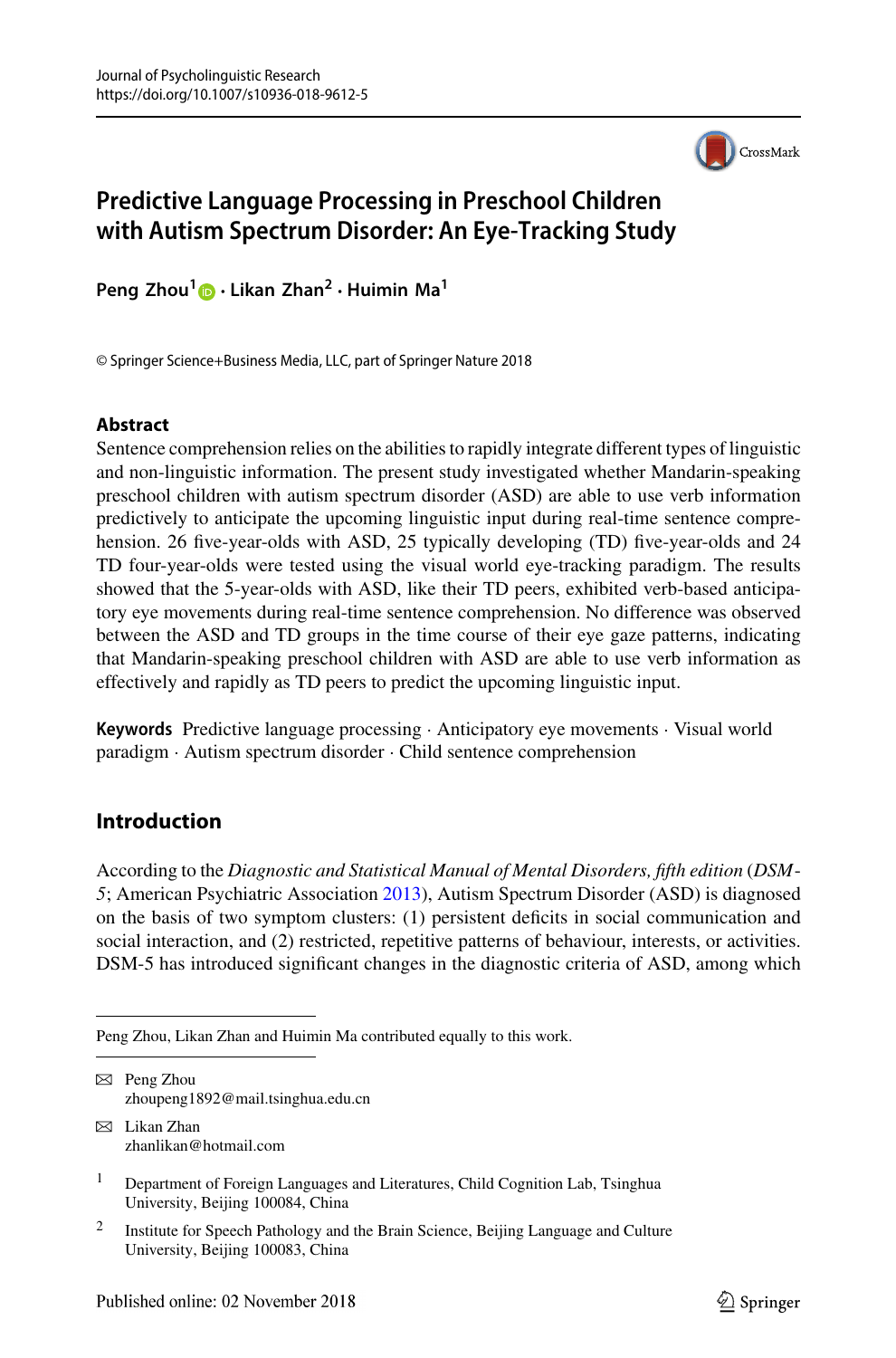one is that impairments in language abilities that are not employed in social communication are no longer included as a core symptom. However, a delay in language onset is one of the primary triggers for parents seeking referrals for their children who are eventually diagnosed with ASD (Robins et al. [2014\)](#page-20-0).

There is enormous variability in the language profiles of children with ASD, especially in their expressive language. Some children with ASD never acquire functional spoken language; some have relatively good structural language, some exhibit deficits in both lexical and grammatical domains, and some demonstrate impaired grammar (Eigsti et al. [2007;](#page-18-0) Garraffa et al. [2018;](#page-18-1) Kjelgaard and Tager-Flusberg [2001;](#page-19-0) Naigles and Chin [2015;](#page-19-1) Naigles and Tek [2017;](#page-20-1) Smith et al. [2007;](#page-20-2) Su et al. [2018;](#page-20-3) Tager-Flusberg [2016;](#page-20-4) Tager Flusberg and Kasari [2013;](#page-20-5) Tek et al. [2014;](#page-21-0) Wittke et al. [2017\)](#page-21-1). In addition, receptive language seems to be relatively more impaired than expressive language (Hudry et al. [2010;](#page-19-2) Kasari et al. [2013;](#page-19-3) Kjelgaard and Tager-Flusberg [2001;](#page-19-0) Luyster et al. [2008;](#page-19-4) Plesa-Skwerer et al. [2016\)](#page-20-6). Previous research seems to suggest that the language comprehension abilities of children with ASD might be particularly impaired (Boucher [2012;](#page-18-2) Eigsti et al. [2007,](#page-18-0) [2011;](#page-18-3) Howlin [2003;](#page-19-5) Hudry et al. [2010;](#page-19-2) Koning and Magill-Evans [2001;](#page-19-6) Kover et al. [2014;](#page-19-7) Perovic et al. [2013;](#page-20-7) Rapin and Dunn [2003;](#page-20-8) Riches et al. [2012;](#page-20-9) Tager-Flusberg [1981;](#page-20-10) Tager-Flusberg et al. [2005\)](#page-20-11).

However, as Tager-Flusberg [\(2000\)](#page-20-12) pointed out that the poor language comprehension abilities are likely to be related more to these children's overall lack of social responsiveness than to language processing deficits (see also Rutter et al. [1992\)](#page-20-13). Note that much previous research that assessed the language comprehension abilities of children with ASD used offline tasks like standardized tests or caregiver reports. These offline tasks often require high response demands or interactions with the experimenters, which might pose particular difficulties for children with ASD, because children with ASD often exhibit various kinds of challenging behaviours or symptoms which might interact with the high task and communication demands, and thus frequently mask the comprehension abilities of these children (for an overview of methods for assessing receptive language in children with ASD, see, e.g., Kasari et al. [2013;](#page-19-3) Plesa-Skwerer et al. [2016\)](#page-20-6).

More recently, researchers have begun to explore alternative methods that can alleviate the task and communication demands, and thus directly and effectively assess the language comprehension abilities of children with ASD. For example, online methods, like eye tracking, have been used to study language comprehension in children and adolescents with ASD (Bavin et al. [2016a,](#page-18-4) [b;](#page-18-5) Brock et al. [2008;](#page-18-6) Chita-Tegmark et al. [2015;](#page-18-7) Diehl et al. [2015;](#page-18-8) Naigles et al. [2011;](#page-19-8) Naigles and Fein [2017;](#page-19-9) Naigles and Tovar [2012;](#page-20-14) Norbury [2017;](#page-20-15) Plesa-Skwerer et al. [2016;](#page-20-6) Swensen et al. [2007;](#page-20-16) Tovar et al. [2015;](#page-21-2) Venker et al. [2013\)](#page-21-3). Compared with standardized tests and other offline tasks, eye tracking is a more sensitive testing paradigm to demonstrate children's comprehension abilities. It is sensitive to the time course of the comprehension process, and requires no explicit motor or language responses from a participant, and thus making it a promising paradigm to study younger children and minimally verbal children with ASD.

For example, Bavin et al. [\(2016\)](#page-18-4) investigated whether 5- to 9-year-old English-speaking children with ASD were able to use lexical information during real-time sentence comprehension. The results showed that the children with ASD, like their typically developing (TD) peers, can use lexical information during sentence comprehension. However, in the study by Bavin and colleagues, there was a huge variability in the ages of the participants with ASD. Their ages ranged from 5 to 9 years and it was not clear how many participants were included in each age group. Diehl et al. [\(2015\)](#page-18-8) investigated the use of prosodic cues in realtime sentence comprehension by English-speaking children and adolescents with ASD, and found that school-age children and adolescents with ASD, like their TD peers, were able to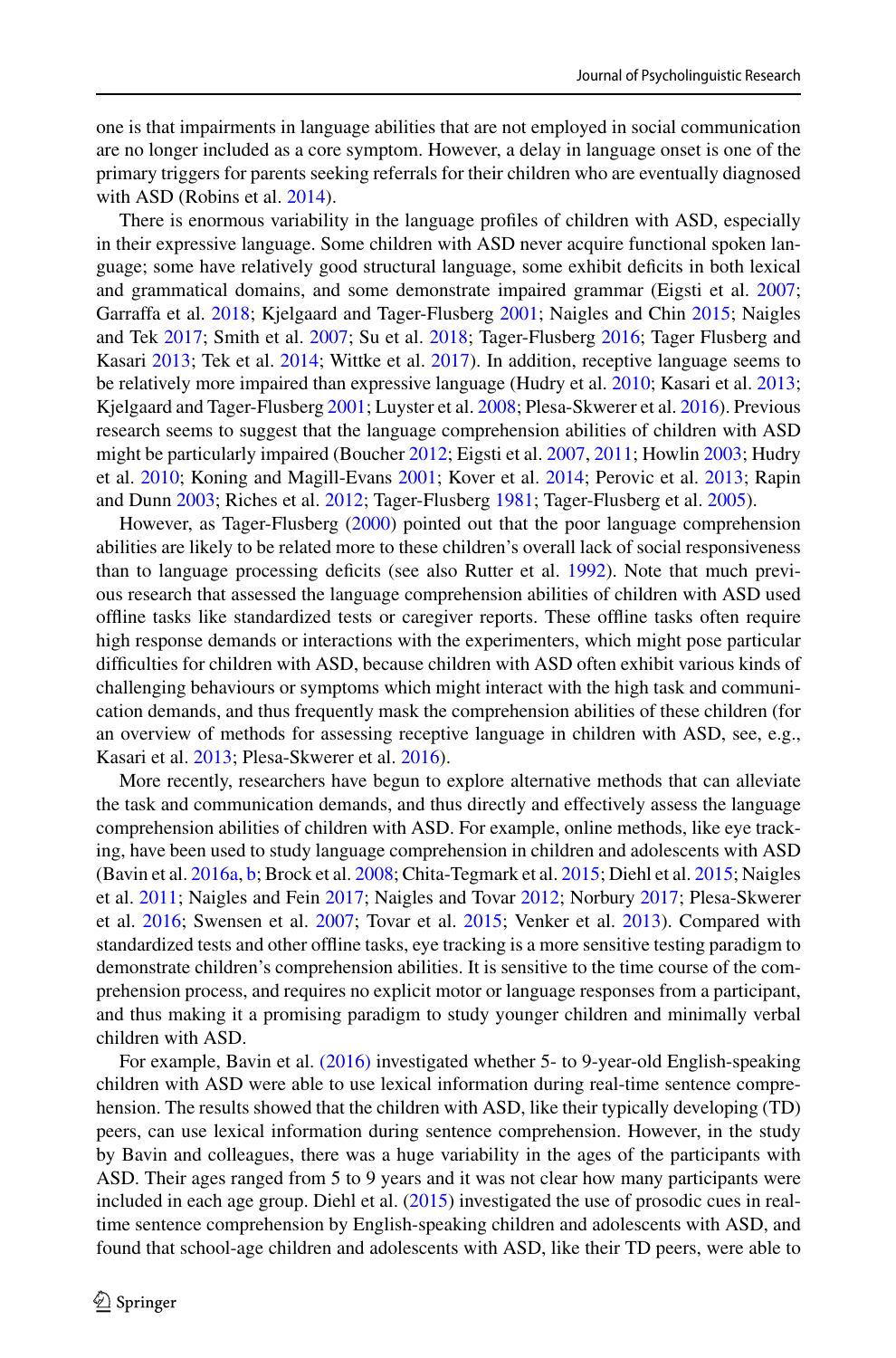use prosodic cues to resolve syntactic ambiguity when there is no need to revise their initial interpretation. However, the children in their study were between the ages of 8 and 12. It remains largely unclear how preschool children with ASD process a sentence as it unfolds in real time. Real-time sentence comprehension is an under-investigated area of language comprehension in children with ASD. Sentence comprehension relies on the abilities to rapidly integrate different types of linguistic and non-linguistic information. Thus, understanding how children with ASD comprehend a sentence using both linguistic and non-linguistic cues will enable us to better understand the nature of the sentence processing mechanism in ASD.

Previous research suggests that TD children incrementally compute the meaning of a spoken sentence using both structural and semantic information of the sentence (Andreu et al. [2013;](#page-17-1) Choi and Trueswell [2010;](#page-18-9) Fernald et al. [2008;](#page-18-10) Huang et al. [2013;](#page-19-10) Lew-Williams and Fernald [2007;](#page-19-11) Nation et al. [2003;](#page-20-17) Omaki [2010;](#page-20-18) Sekerina and Trueswell [2012,](#page-20-19) Trueswell et al. [1999;](#page-21-4) Van Heugten and Shi [2009;](#page-21-5) Zhou et al. [2014;](#page-21-6) Zhou and Ma [2018\)](#page-21-7). Much research has focused on how hearers incrementally establish reference during sentence interpretation while integrating linguistic and visual information in the scene. This line of research was initiated by Altmann and colleagues. The key question is how and when linguistic information from spoken sentences is integrated with information retrieved from the visual environment, and anticipatory eye movements are often taken as an indicator of incremental sentence processing (e.g., Altmann and Kamide [1999,](#page-17-2) [2007;](#page-17-3) Kamide et al. [2003a,](#page-19-12) [b;](#page-19-13) Zhan [2018;](#page-21-8) Zhan et al. [2015\)](#page-21-9).

For example, Altmann and Kamide [\(1999\)](#page-17-2) first reported that when interpreting a sentence, the selectional information of a verb was activated by adults to predict the upcoming object noun phrase, which resulted in anticipatory eye movements towards the most plausible object in the visual display. In the study, the participants heard sentences like *The boy will eat the cake* and *The boy will move the cake* while viewing an image of a scene with a boy, a cake, and a few toys. In the former sentence the verb *eat* can take only one of the objects in the visual scene as its argument, namely the cake, whereas the verb *move* in the latter sentence can take any of the objects as its argument. Altmann and Kamide found that the participants were more likely to fixate on the picture of a cake when hearing *The boy will eat…* than when hearing *The boy will move….* This effect occurred even before the onset of the object noun *cake*. This is taken as evidence that upon hearing the verb its selectional information was activated immediately to predict the upcoming linguistic input.

Using the paradigm by Altmann and colleagues, previous research found that like adults, TD children are also able to predictively use the selectional information of verbs to establish reference during real-time sentence comprehension. This verb-based anticipatory effect has been observed in English-speaking TD 3-year-olds (Andreu et al. [2013;](#page-17-1) Fernald et al. [2008\)](#page-18-10) and 11-year-olds (Nation et al. [2003\)](#page-20-17).

However, few studies have looked at whether or not preschool children with ASD are able to use the selectional information of verbs to predict the upcoming linguistic input. In the current study, we investigate whether Mandarin-speaking preschool children with ASD, like their TD peers, can predictively use the selectional information of verbs (e.g., *eat* vs. *move*) to establish reference during real-time sentence comprehension, and thus exhibiting anticipatory eye movements. To anticipate our results, we found that the selectional information of verbs triggered anticipatory eye movements in both TD children and children with ASD, indicating that children with ASD are able to use the semantic properties of verbs to predict the upcoming linguistic input. The present study is, therefore, the first investigation that identifies the predictive sentence processing in Mandarin-speaking preschool children with ASD. The findings have important implications for understanding the nature of the sentence processing mechanism in ASD, because identifying both the impaired and the spared components of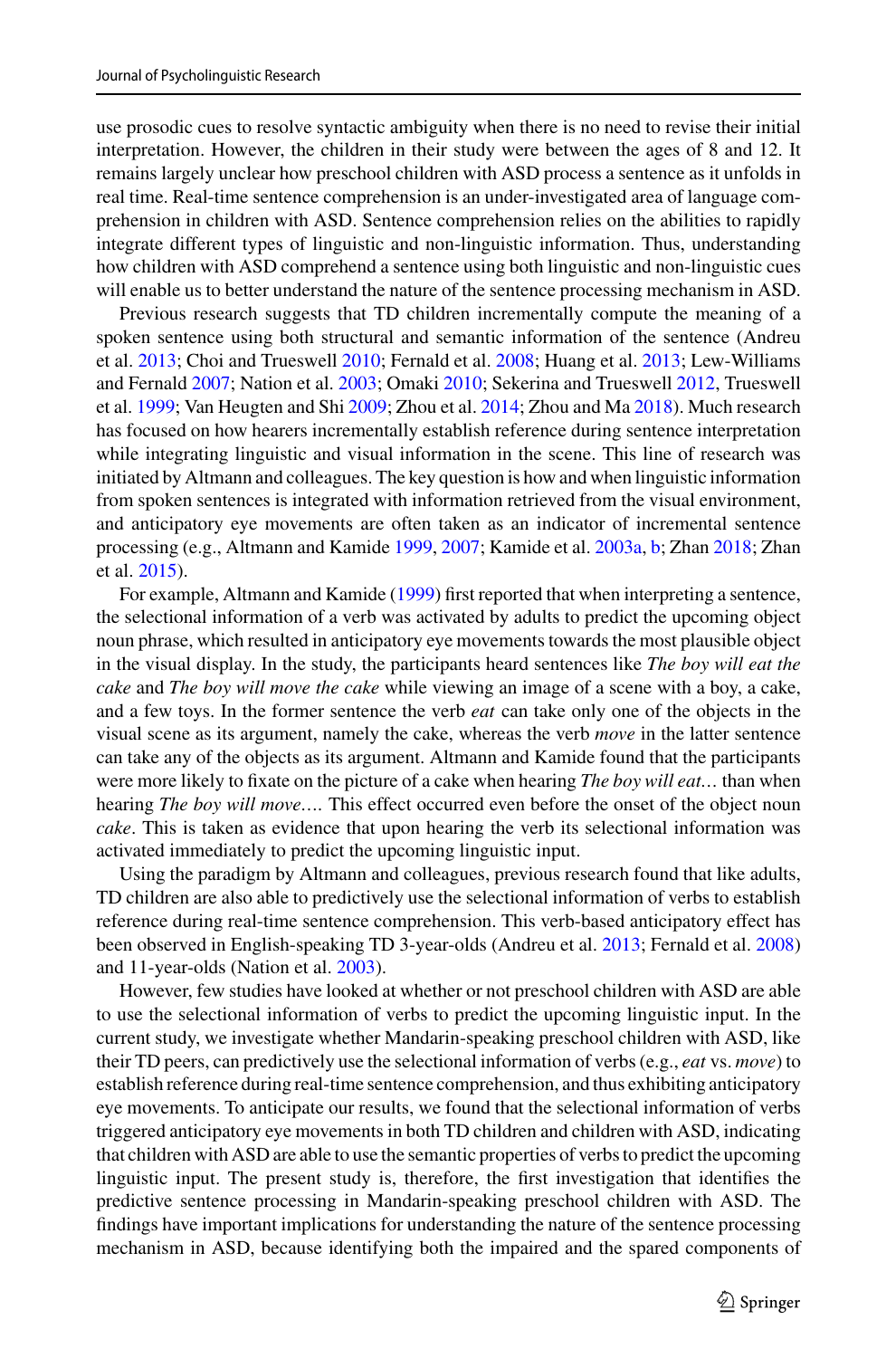language comprehension is a crucial step towards a better understanding of the nature of the language processing mechanism in ASD, and we found that their ability to incrementally process a sentence using the verb information is spared.

In addition, most previous research used English as the target language. The present study focused on a less-studied language, Mandarin Chinese. While the primary goal of the present study was to understand predictive processing in ASD and the findings should hold crosslinguistically, this research also provides the first investigation of TD Mandarin-speaking children's predictive use of verb information during real-time sentence comprehension. Another goal of the study was to explore the potential of running eye-tracking studies on sentence comprehension by preschool children with ASD. In particular, we used the visual world paradigm (Tanenhaus et al. [1995\)](#page-21-10). The underlying assumption of this paradigm is that when participants are simultaneously presented with spoken language while viewing a visual scene, their eye movements are very closely synchronised to the referential processing of the concurrent linguistic input (Tanenhaus et al. [1995;](#page-21-10) Cooper [1974\)](#page-18-11). To date, few studies have used this paradigm to explore moment-to-moment sentence comprehension in preschool children with ASD.

The paradigm has at least two advantages. First, it is sensitive to the time course of sentence comprehension and thus can provide rich information about how sentence comprehension unfolds over time. Second, it requires minimal task and communication demands, and thus is ideally suited for testing children with ASD. To further minimize the computational burden of children, the present study measured eye movements that arise as automatic responses to the linguistic input rather than measuring eye movements that accompany conscious responses to spoken instructions.

## **Methods**

### **Participants**

Thirty-three 5-year-old Mandarin-speaking children with ASD participated in the study, recruited from the Enqi Autism Platform in Beijing. Their diagnoses were confirmed by paediatric neurologists at hospitals using both DSM-IV-TR (APA [2000\)](#page-17-4) and DSM-5 (APA [2013\)](#page-17-0). In addition, each of the 33 children was further evaluated independently by an expert clinician using the Autism Diagnostic Observation Schedule (ADOS; Lord et al. [1999\)](#page-19-14). In order to reduce the variability in the participants, we only included participants who met the autism cut-off on the ADOS. Two children did not meet the autism cut-off on the ADOS, and the other 31 children all met the autism cut-off on the ADOS and participated in the experimental task. Five of the 31 children did not complete the experimental task, because they became distressed during the task, and refused to continue. The other 26 children (age range 5.4–5.10, mean 5.7) successfully completed the task and were included in the final analyses. In addition, 49 TD children participated in study: 25 (age range 5.5–5.10, mean 5.6) were matched to the children with ASD for age, and 24 (age range 4.2–4.10, mean 4.6) were matched for Mean Length of Utterance (MLU) and verbal IQ. The TD children were recruited from the Beijing Taolifangyuan Kindergarten. This study was approved by the Ethics Committee of the School of Medicine, Tsinghua University, 20170018. Written informed consent has been obtained from each participant's parents.

The participants' MLU was calculated by dividing the total number of words by the number of utterances in each speech sample. We recorded 100 utterances for each participant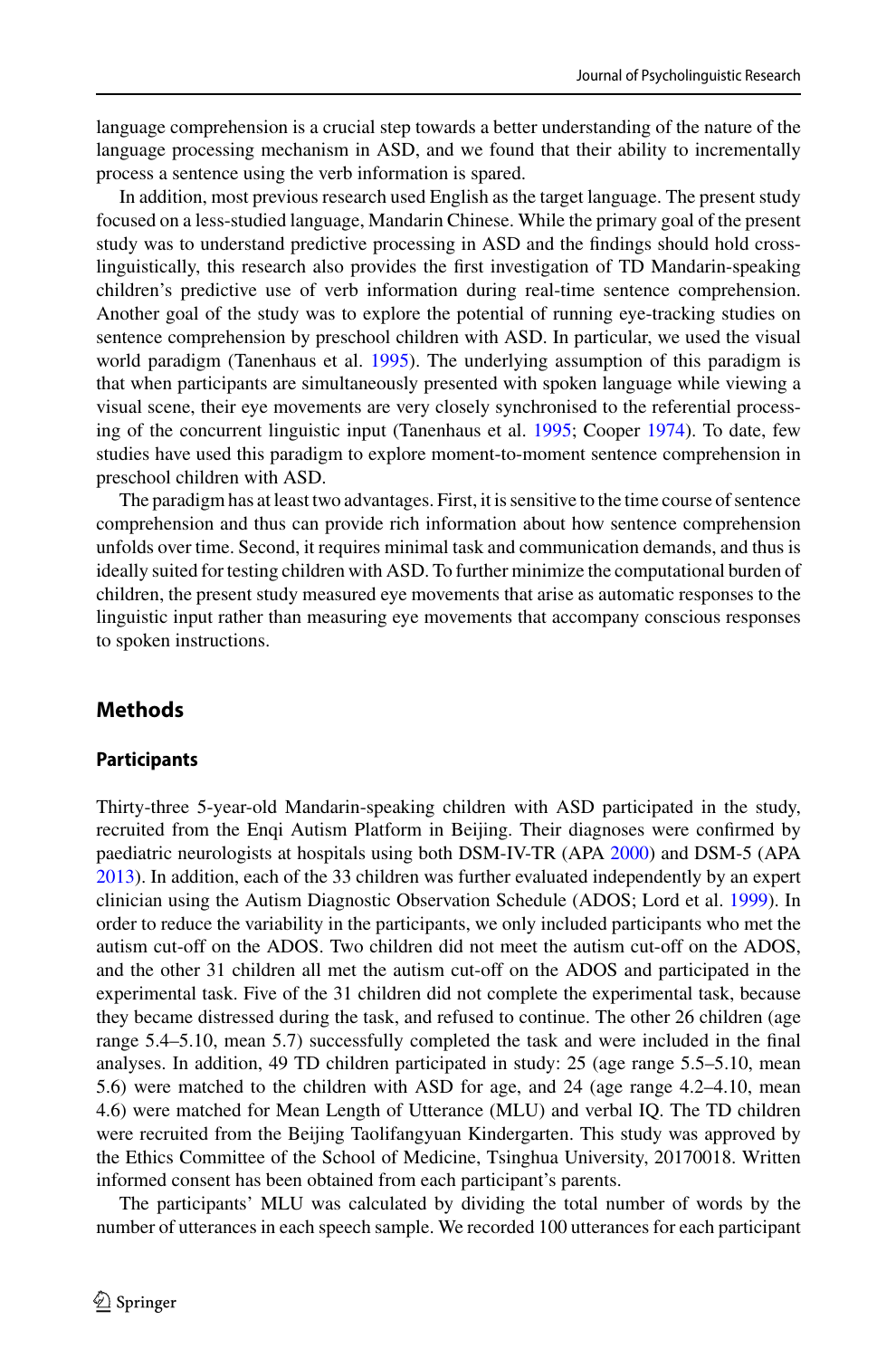<span id="page-4-0"></span>

|             | ASD 5-year-olds | TD 4-year-olds | TD 5-year-olds |
|-------------|-----------------|----------------|----------------|
| Verbal IO   |                 |                |                |
| Mean $(SD)$ | 103.72 (11.34)  | 103.85 (11.67) | 105.88 (10.81) |
| Range       | $90 - 125$      | $92 - 124$     | $94 - 128$     |
| <b>MLU</b>  |                 |                |                |
| Mean $(SD)$ | 5.84(0.15)      | 5.87(0.14)     | 6.86(0.15)     |
| Range       | 5.58-6.05       | $5.55 - 6.05$  | $6.50 - 7.05$  |

**Table 1** Verbal IQ scores and MLU of each participant group

from their interactions with their parents, and then divided the total number of words in each participant's utterances by the total 100 utterances that were recorded for them. MLU indicates children's sentence complexity levels. The participants' verbal IQ was assessed using the Wechsler Preschool and Primary Scale of Intelligence™—IV (CN)—a standardised IQ test designed for Mandarin-speaking children between the ages of 2–6 and 6–11 (Li and Zhu [2014\)](#page-19-15). The test showed that all the participants had verbal IQ scores above 90 including those with ASD, indicating that the ASD group were high-functioning children with autism. The mean IQ score and MLU for each participant group are presented in Table [1.](#page-4-0) The 5-yearolds with ASD were matched with the TD 4-year-olds on both MLU levels  $(t(48)=0.83, p=$ 0.41, Cohen's  $d = 0.21$ ) and IQ scores  $(t(48) = 0.21, p = 0.84, \text{Cohen's } d = 0.01)$ . Compared with their age-matched TD peers, the 5-year-olds with ASD had significantly lower MLU level (*t*(49)-22.80, *p* < .001, Cohen's *d* -6.80) and IQ score (*t*(49)-3.56, *p*< .001, Cohen's  $d = 0.90$ .

#### **Materials and Design**

A total of 16 target items were constructed each consisting of a visual image and two spoken sentences, one with a verb that exhibits a strong bias in the selection of objects (hereafter 'bias' condition) and one with a verb that is neutral in the selection of objects (hereafter 'neutral' condition). The picture stimuli were always about two characters (either the boy character Kangkang or the girl character Meimei). The two characters had stereotypical boy and girl appearances. In each picture, there were always three objects in which one object matched the 'bias' condition and all the three objects were compatible with the 'neutral' condition. In order to control for potential preferences for looking at particular displayed objects, the position of the three objects was counterbalanced across trials. In addition, the boy character Kangkang appeared on half of the trials and the girl character Meimei appeared on the other half.

All the target sentences had the same structure: Subject noun phrase (Subject NP) +Modal phrase + Verb + Locative phrase + Object noun phrase (Object NP).

The subject NP was either the boy character's name *Kangkang* or the girl character's name *Meimei*. The modal phrase was always *yao qu* 'is going to' across trials. The verb was always a one-syllable word in Mandarin. The three-syllable locative phrase *di shang de* 'floor-top' was added between the verb and the object NP, in order to maximise the chances of observing an anticipatory effect triggered by the verb. The object NP was always a two-syllable word in Mandarin.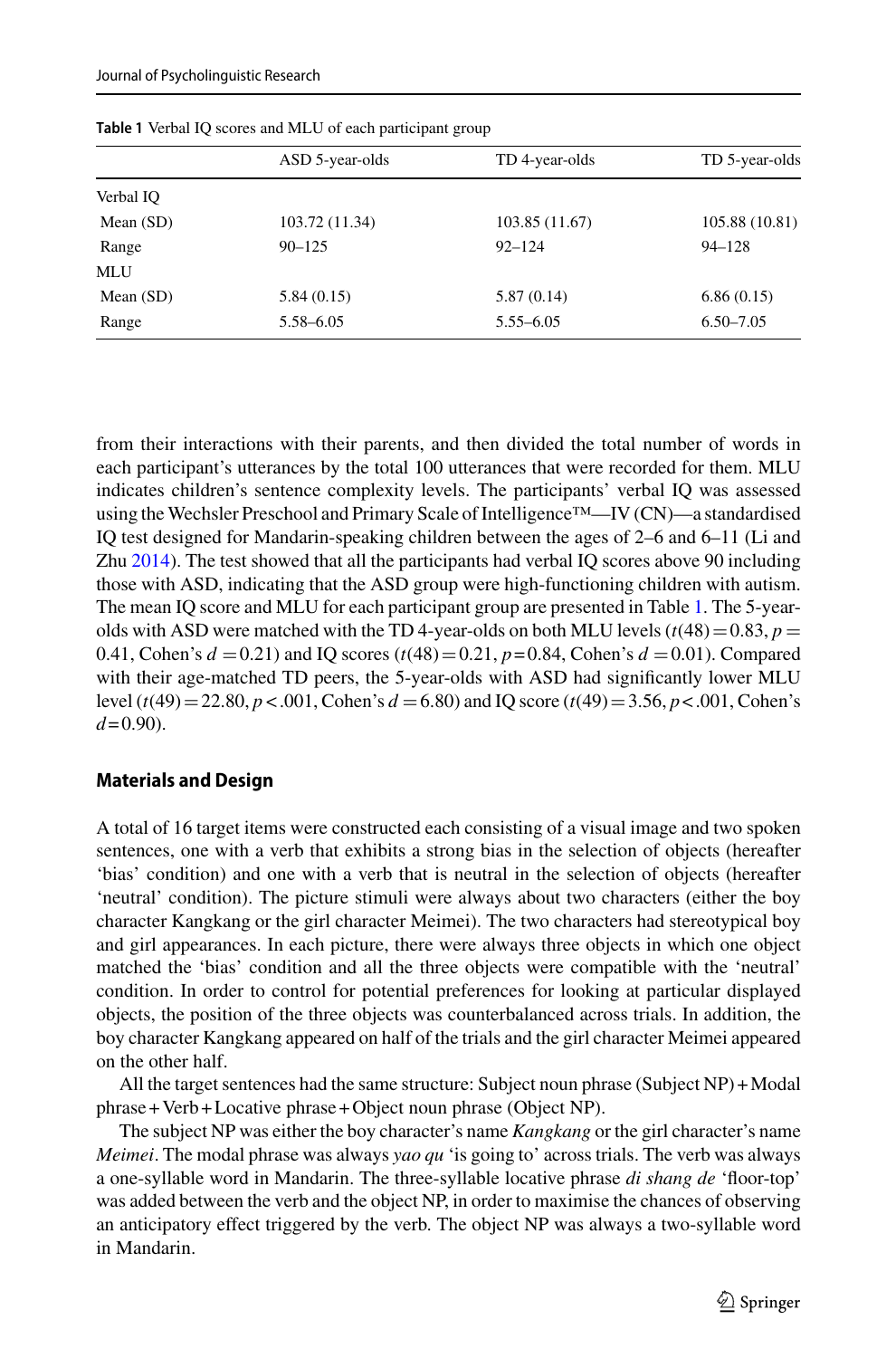

<span id="page-5-0"></span>**Fig. 1** Example visual image used in the study

To describe one visual image in detail (see Fig. [1\)](#page-5-0): it contained the boy character Kangkang and three objects: a bike, a cake and a ball. For this image, two target sentences were recorded as in (1), one with the verb *chi* 'eat' as in (1a) and one with the verb *zhao* 'find' as in (1b). The verb *chi* 'eat' in (1a) exhibits a clear bias in the selection of objects: it can only take 'edible' objects, in this case, the cake in the visual scene. The verb *zhao* 'find' in (1b) is neutral in the selection of objects: it can take any of the three objects in the visual scene. (1a) and (1b) formed minimal pairs. Except for the verbs, the other words in (1a) and (1b) were exactly the same.

| (1) a. | Kangkang yao qu                                    |              | chi  | di-shang-de | dangao. |  |
|--------|----------------------------------------------------|--------------|------|-------------|---------|--|
|        | Kangkang                                           | will go      | eat  | floor-top   | cake    |  |
|        | 'Kangkang is going to eat the cake on the floor.'  |              |      |             |         |  |
| b.     | Kangkang yao qu                                    |              | zhao | di-shang-de | dangao. |  |
|        | Kangkang                                           | will go find |      | floor-top   | cake    |  |
|        | 'Kangkang is going to find the cake on the floor.' |              |      |             |         |  |

The 16 target items were divided into two lists with each participant seeing each visual image but hearing only one of the two target sentences that could accompany the image. Target sentences with 'bias' verbs and those with 'neutral' verbs were counterbalanced across the two lists with 8 'bias' verbs and 8 'neutral' verbs in each list. In addition, 12 filler items were added to each experimental list. Each filler item consisted of a visual image and a spoken sentence. The visual images were similar to those used in the target items. The spoken sentences had the same structure: Subject NP + Verb + Object NP. Like in the target sentences, the subject NP in the filler sentences was either the boy character's name *Kangkang* or the girl character's name *Meimei*. The verb was always *you* 'have'. The object NP always contained a measure word and an object name. The object NP in each spoken sentence referred to one of the three objects in the visual scene. An example filler sentence is given in (2).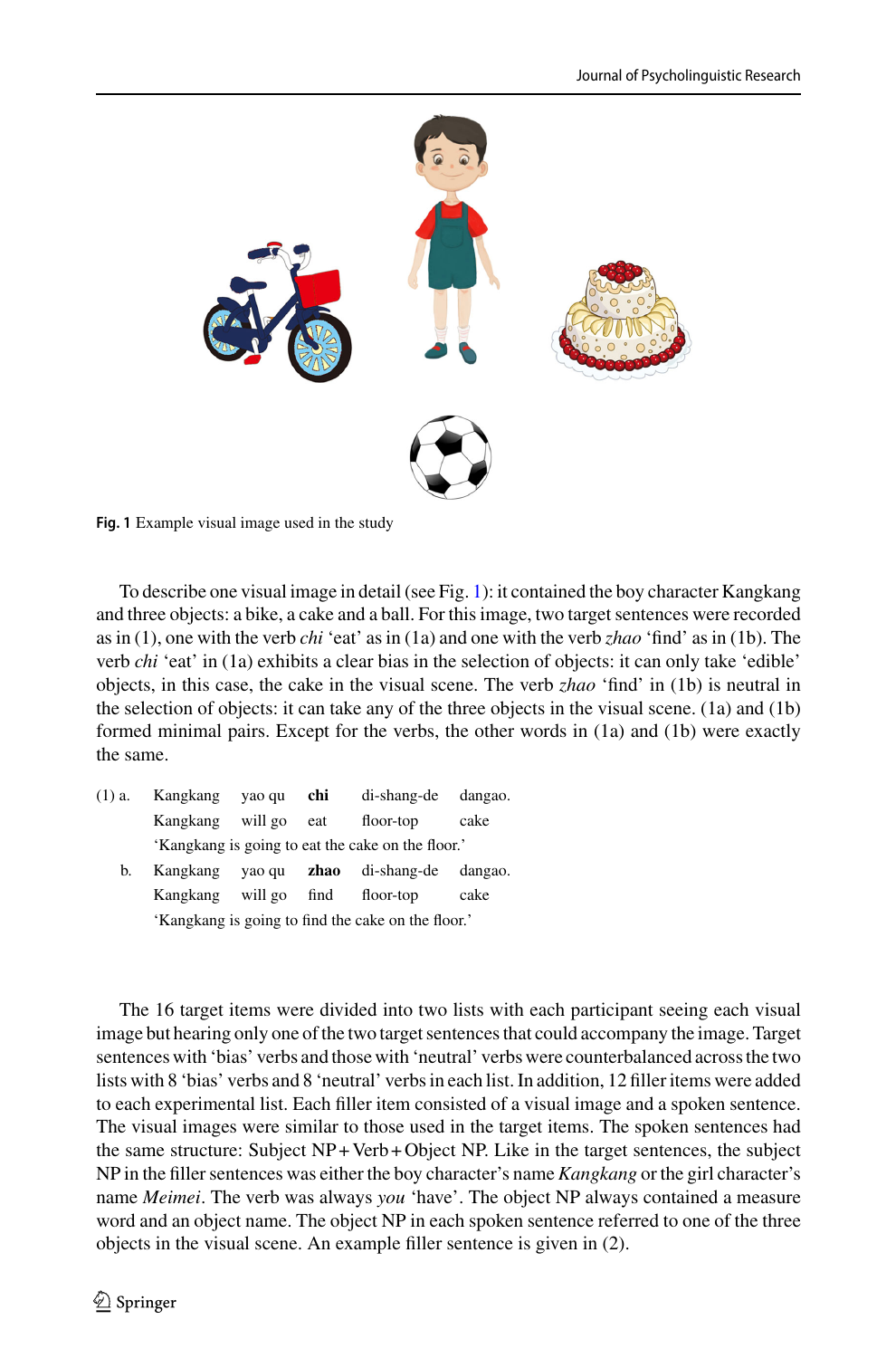(2) Meimei you yi-pi xiaoma. Meimei have one-Classifier horse 'Meimei has a horse.'

In each experimental list, the 16 target and 12 filler items were arranged in random order. Participants in each group were randomly assigned to one of the two lists, with thirteen 5 year-olds with ASD, thirteen TD 5-year-olds and twelve TD 4-year-olds run on List 1, and thirteen 5-year-olds with ASD, twelve TD 5-year-olds and twelve TD 4-year-olds run on List  $\mathcal{L}$ 

#### **Procedure**

The participants were tested using the visual world paradigm (Tanenhaus et al. [1995\)](#page-21-10). They were presented with a spoken sentence while viewing a visual scene and their eye-movements were recorded using an EyeLink 1000 plus eye tracker (by SR Research Ltd., Mississauga, Ontario, Canada) interfaced with a PC computer. The EyeLink 1000 plus allows remote eye tracking, without a head support. The eye tracker provides information about the participant's point of gaze at a sampling rate of 500 Hz, and it has accuracy of 0.5 degrees of visual angle. The visual stimuli were displayed on the monitor. Spoken sentences were presented to the participants through the PC computer connected to two external speakers. The distance between the participants' eyes and the monitor was about 60 cm.

The participants were tested individually. Two experimenters were involved during the test. One experimenter monitored the participant on the computer, and one stood behind the participant and gently rested her hands on the participant's shoulders to minimise the participant's sudden movements. The experimenter who monitored data collection used the live viewer mode to observe the participants' looking behaviour in real time and signalled to the second experimenter to reorient the participants when their eye gaze wandered off computer screen. To minimise the computational burden of the participants, in particular those with ASD, we did not ask them to make any conscious judgements about the spoken sentences. They were simply told to listen to the spoken sentences while viewing the pictures. We measured their eye movements that arose as automatic responses to the linguistic input.

Before the actual test, we had an introduction session. The two experimenters first introduced the participant to the research environment where the test was conducted, and they interacted with the participant to establish a good rapport with the participant. The introduction session was also used to familiarise the participants with the test procedure as well as the objects that were presented in the visual stimuli. The introduction session was followed by the actual test session. The test session began with two practice trials followed by 28 test trials (16 target and 12 filler trials).

The practice trials were similar to the filler trials. The spoken sentence started 500 ms after the appearance of the visual stimulus. Participants' eye movements were recorded from the onset of the spoken sentence until the sentence was completed.

#### **Predictions**

If the selectional information of verbs was used by the participants to predict the upcoming linguistic input during real-time sentence comprehension, then hearing the target sentences with 'bias' verbs should trigger more fixations on the target area than hearing those with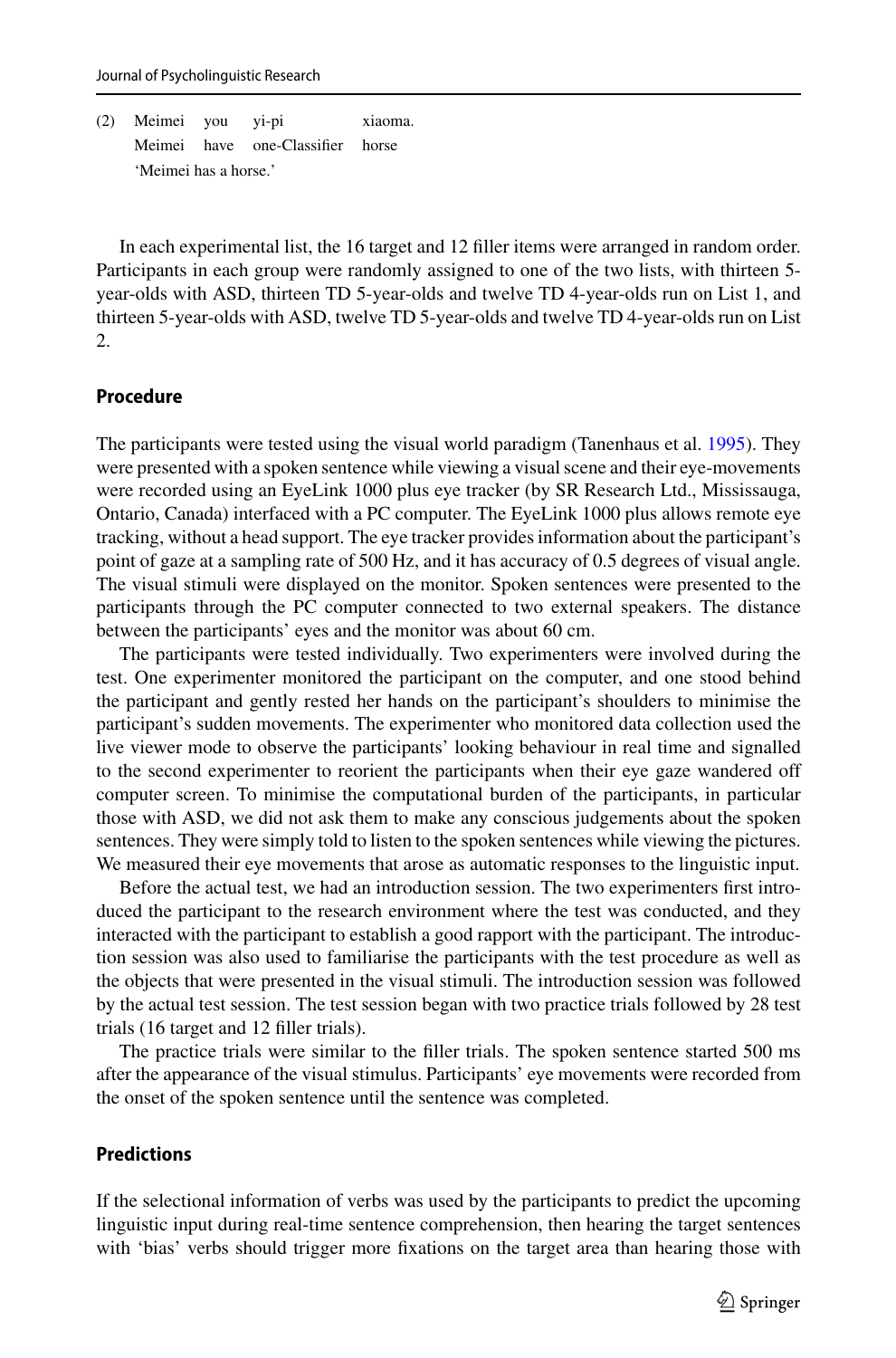'neutral' verbs. This effect should occur after the onset of the verb and before the onset of the object NP. On the example trial, the participants were expected to fixate more on the area of the cake when hearing the 'bias' verb *chi* 'eat' than when hearing the 'neural' verb *zhao* 'find'. The expected effect should occur before the onset of the object NP *dangao* 'cake'.

### **Results**

We analysed the eye gaze patterns in two interest periods: the verb period and the object NP period.

#### **Verb Period**

To analyse the eye movement data, we first categorically partitioned the data from the onset of the verb into eight bins, each with a duration of 500 ms. Among the eight bins, three were located prior to the onset of the verb, thus providing a baseline for the comparison, and the remaining five bins were located after the onset of the verb. The eight bins were labelled as −1.0, −0.5, 0, 0.5, 1.0, 1.5, 2.0, and 2.5 respectively, indicating the offset of the temporal bin with respect to the onset of the verb. We then divided each visual image into four areas of interest containing the character and the three objects respectively (e.g., the four areas of interest in Fig. [1](#page-5-0) were the area containing the boy character, the one containing the bike, the one containing the ball, and the one containing the cake). The proportion of fixations on a particular area in a specific temporal bin was treated as the dependent variable. For example, if we recorded 4 fixation points in a temporal bin, with 1 fixation point located in a specific area, then the proportion of fixations on that area was ¼. The critical area was the target area containing the referent of the object NP, e.g., the cake in Fig. [1.](#page-5-0)

To provide an overview of the eye movement data, the results are first presented in the form of a descriptive graph, as in Fig. [2,](#page-8-0) followed by more detailed statistical analyses. Figure [2](#page-8-0) gives the average fixation proportions in the target area in the 'bias' condition and the 'neutral' condition by the 5-year-olds with ASD, the TD 5-year-olds and the TD 4-yearolds. The figure indicates that the three groups exhibited similar eye gaze patterns in the target area in the two conditions. The 5-year-olds with ASD, the TD 5-year-olds and the TD 4-year-olds all looked more at the target area when hearing the 'bias' verbs (e.g., *chi* 'eat') than when hearing the 'neutral' verbs (e.g., *zhao* 'find'). The effect occurred after the onset of the verb and before the onset of the object NP.

To assess the fixation patterns statistically, we transformed the fixation proportions using the empirical logit formula (Barr [2008\)](#page-18-12): *probability*= $ln((y + 0.5)/(n - y + 0.5))$ , where *y* is the number of fixations on the areas of interest during a particular temporal bin; *n* is the total number of fixations in that temporal bin. We then fitted a series of linear mixed-effects models to the transformed data. In the full model, the fixed effects included the temporal bin, the condition, the participants' group, and their interactions; the random effects included items and participants, where both their intercepts and slopes were allowed to vary among all the fixed effects (Baayen et al. [2008;](#page-18-13) Barr et al. [2013\)](#page-18-14). The full model's complexity was then reduced to see whether the reduced model could explain the same variance as the full model (Bates et al. [2015\)](#page-18-15). If it could, we would accept the simplified model. The final model we used can be found in the footnote of Table [2](#page-9-0) where the statistical results are reported. Analyses were conducted on the raw data with no aggregation. When conducting the analyses, the temporal bins were rescaled and grand-mean centred, to avoid issues involving collinearity.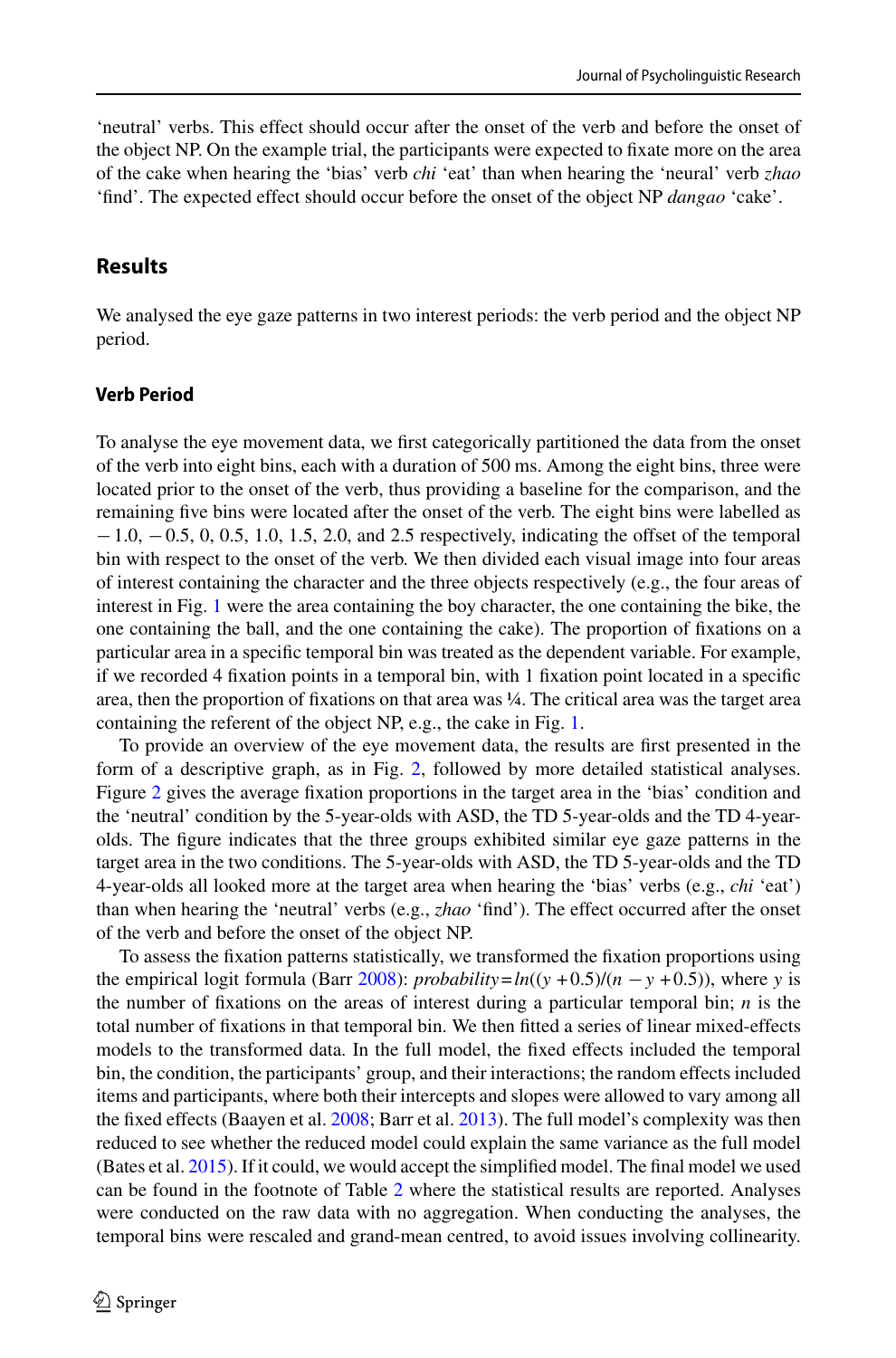

<span id="page-8-0"></span>**Fig. 2** Average fixation proportions in the target area in the 'bias' condition and the 'neutral' condition by the 5-year-olds with ASD, the TD 5-year-olds and the TD 4-year-olds; "0" indicates the onset of the verb (left panel) and the onset of the object NP (right panel); the grey areas indicate a significant difference between the 'bias' condition and 'neutral' condition within each participant group, and a group difference between the 5-year-olds with ASD and the TD 5-year-olds during the temporal bins

We conducted the fitting process via functions *lmer* from package *lme4* (v1.1-12) (Bates et al. [2013\)](#page-18-16) of the R (v3.2.5) software environment (R Development Core Team [2017\)](#page-20-20). We then used Wald test to compute *p* values for each fixed effect.

The results of the best-fitting model were summarised in the upper panel of Table [2.](#page-9-0) In the model, the fixed effect *condition* has two levels: 'neutral' and 'bias', where the 'neutral' condition was treated as the baseline. The fixed effect *participants' group* has three levels: the TD 4-year-olds, the TD 5-year-olds and the 5-year-olds with ASD, where the group of the 5-year-olds with ASD was treated as the baseline. So, for example, an effect of 'Bias' in the table means that there was a significant difference between the 'neutral' condition and the 'bias' condition in the 5-year-olds with ASD; an effect of '*TD* 4-*yr*-*olds'* means that there was a significant difference between the 5-year-olds with ASD and the TD 4-year-olds. As indicated in the table, prior to the onset of the verb, no difference was observed between the 'bias' condition and the 'neutral' condition ( $b = -0.04$ ,  $t = -0.32$ ,  $p = 0.75$ ); in addition, no difference was found between different participant groups (the 5-year-olds with ASD vs. the TD 4-year-olds:  $b = 0.01$ ,  $t = 0.09$ ,  $p = 0.93$ ; the 5-year-olds with ASD vs. the TD 5-year-olds:  $b = 0.03$ ,  $t = 0.25$ ,  $p = 0.80$ ). These results provide evidence that all the effects observed after the onset of the verb can be securely attributed to the effect of the verb. As the temporal bin increases, the 5-year-olds with ASD tended to fixate more on the target area in the 'bias' condition than in the 'neutral' condition  $(b = 0.08, t = 2.20, p = 0.03)$ . There was no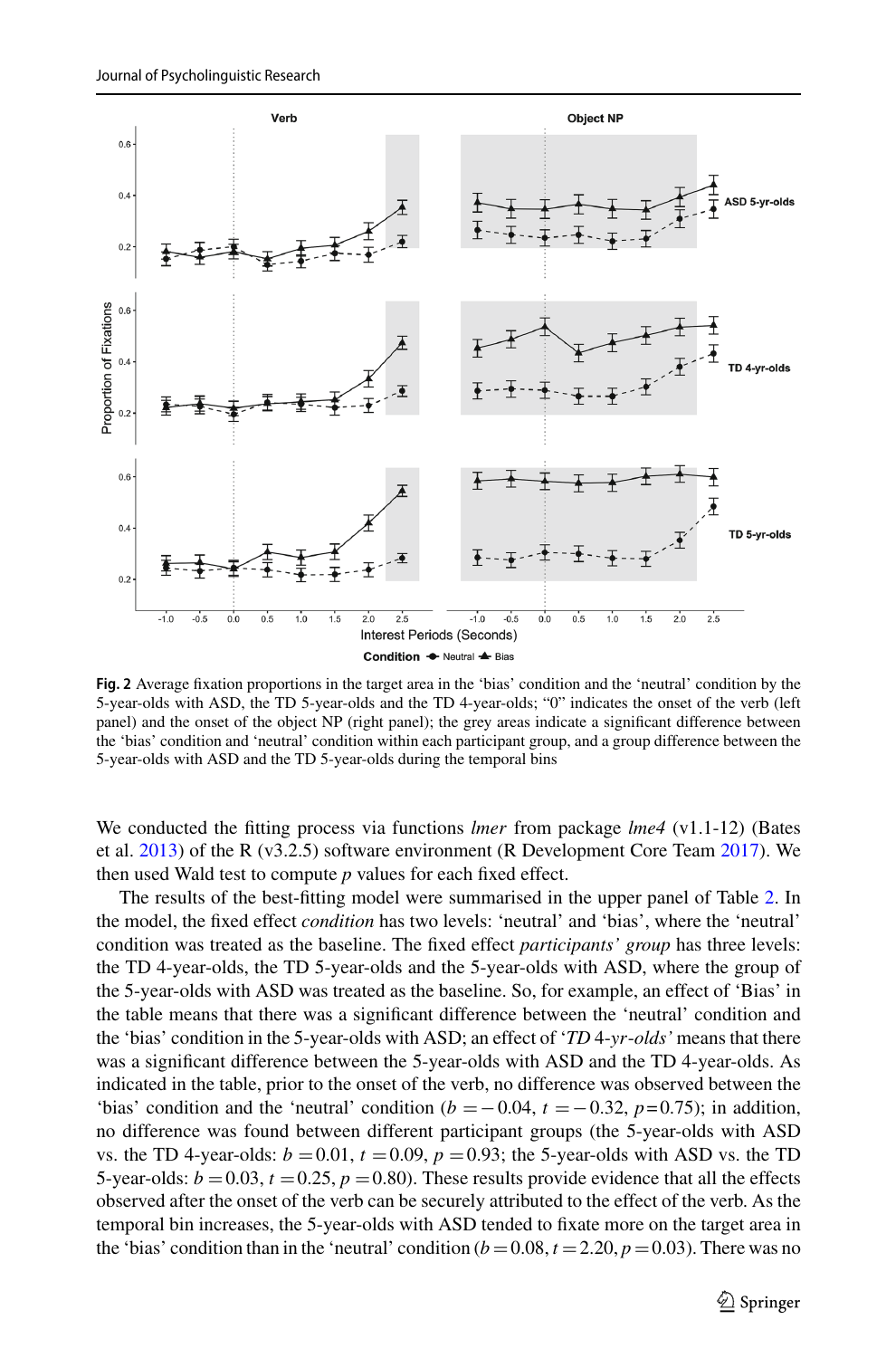<span id="page-9-0"></span>

| Period    | Fixed effects               | Estimate | <b>SE</b> | $t$ value | $p$ value | Sig    |
|-----------|-----------------------------|----------|-----------|-----------|-----------|--------|
| Verb      | (Intercept)                 | $-0.63$  | 0.09      | $-6.87$   | 0.00      | ***    |
|           | TD 4-year-olds              | 0.01     | 0.12      | 0.09      | 0.93      |        |
|           | TD 5-year-olds              | 0.03     | 0.13      | 0.25      | 0.80      |        |
|           | <b>Bias</b>                 | $-0.04$  | 0.12      | $-0.32$   | 0.75      |        |
|           | Bin                         | $-0.04$  | 0.03      | $-1.18$   | 0.24      |        |
|           | TD 4-year-olds: Bias        | $-0.11$  | 0.15      | $-0.70$   | 0.48      |        |
|           | TD 5-year-olds:Bias         | $-0.06$  | 0.15      | $-0.38$   | 0.70      |        |
|           | TD 4-year-olds:Bin          | 0.02     | 0.04      | 0.51      | 0.61      |        |
|           | TD 5-year-olds:Bin          | 0.00     | 0.04      | 0.08      | 0.94      |        |
|           | Bias:Bin                    | 0.08     | 0.03      | 2.20      | 0.03      | $\ast$ |
|           | TD 4-year-<br>olds:Bias:Bin | 0.05     | 0.04      | 1.36      | 0.17      |        |
|           | TD 5-year-<br>olds:Bias:Bin | 0.10     | 0.04      | 2.51      | 0.01      | $\ast$ |
| Object NP | (Intercept)                 | $-0.53$  | 0.09      | $-5.84$   | 0.00      | ***    |
|           | TD 4-year-olds              | $-0.05$  | 0.13      | $-0.40$   | 0.69      |        |
|           | TD 5-year-olds              | $-0.07$  | 0.13      | $-0.52$   | 0.60      |        |
|           | <b>Bias</b>                 | 0.32     | 0.13      | 2.58      | 0.01      | $\ast$ |
|           | Bin                         | 0.03     | 0.03      | 1.12      | 0.26      |        |
|           | TD 4-year-olds:Bias         | 0.21     | 0.17      | 1.21      | 0.23      |        |
|           | TD 5-year-olds:Bias         | 0.50     | 0.18      | 2.77      | 0.01      | **     |
|           | TD 4-year-olds:Bin          | 0.04     | 0.03      | 1.06      | 0.29      |        |
|           | TD 5-year-olds:Bin          | 0.04     | 0.03      | 1.19      | 0.23      |        |
|           | Bias:Bin                    | $-0.00$  | 0.04      | $-0.04$   | 0.97      |        |
|           | TD 4-year-<br>olds:Bias:Bin | $-0.04$  | 0.04      | $-1.00$   | 0.32      |        |
|           | TD 5-year-<br>olds:Bias:Bin | $-0.05$  | 0.04      | $-1.11$   | 0.27      |        |

**Table 2** Summary of fixed effects

Model used in R: logit proportion ~ Group \* Condition \* Bin +  $(1 +$  Group + Condition + Bin | Subject) +  $(1 +$ Group +Condition +Bin | Trial)

\**p*<*.05* \*\**p*<*.01*

\*\*\**p*<*.001*

significant difference between the 5-year-olds with ASD and the TD 4-year-olds in their eye gaze patterns  $(b = 0.05, t = 1.36, p = 0.17)$ . However, a significant difference was observed in the eye gaze patterns of the 5-year-olds with ASD and the TD 5-year-olds. More specifically, the observed difference between the 'bias' condition and the 'neutral' condition was bigger in the TD 5-year-olds than in the 5-year-olds with ASD  $(b=0.10, t = 2.51, p = 0.01)$ . To explore when the reported effect started to occur, we applied a LMM model (excluding the temporal bin from both the fixed effects and the random effects) to each temporal bin. The results indicated that the 5-year-olds with ASD showed increased looks to the target area in the 'bias' condition than in the 'neutral' condition until 2 s after the onset of the verb, which was located in the last temporal bin of the verb period ( $b = 0.49$ ,  $t = 3.09$ ,  $p = 0.00$ ). The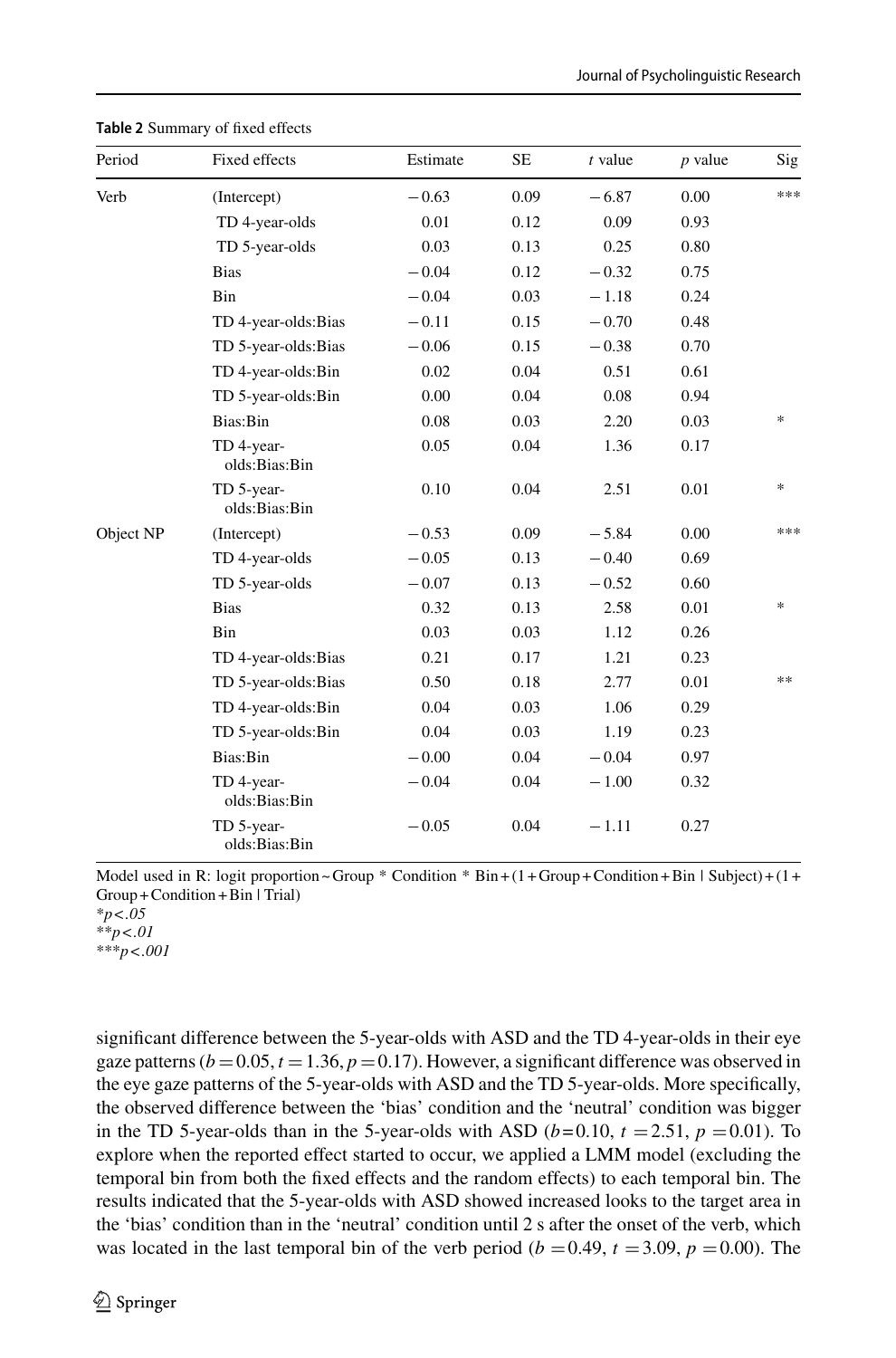difference between the 5-year-olds with ASD and the TD 5-year-olds also occurred 2 s after the onset of the verb.

#### **Object NP Period**

We assessed the eye gaze patterns in the object NP period statistically using the same analysis methods. The results showed that the fixation patterns observed in the verb period extended into the object NP period (see the lower panel of Table [2\)](#page-9-0). More specifically, for the 5-yearolds with ASD, hearing the 'bias' verbs triggered more eye fixations in the target area than hearing the 'neutral' verbs  $(b = 0.32, t = 2.58, p = 0.01)$ . The difference between the 5-yearolds with ASD and the TD 5-year-olds also extended into the object NP period  $(b=0.50,$  $t = 2.77$ ,  $p = 0.01$ ). To explore how long these observed effects lasted, we also applied a LMM model to each temporal bin. The results indicated that both the effect between the two conditions in the 5-year-olds with ASD and the group difference between the 5-year-olds with ASD and the TD 5-year-olds continued and lasted for about 1.5 s after the onset of the object NP.

The eye gaze patterns displayed in Fig. [2](#page-8-0) were supported by the statistical modeling. The 5-year-olds with ASD, the TD 5-year-olds and the TD 4-year-olds exhibited similar eye gaze patterns: they all launched more fixations to the target area  $(e.g., the cake in Fig. 1)$  $(e.g., the cake in Fig. 1)$ when hearing target sentences with 'bias' verbs (e.g., *chi* 'eat') than when hearing those with 'neutral verbs' (e.g., *zhao* 'find'). For all the three groups, the difference between the two conditions occurred after the onset of the verb and before the onset of the object NP. There was no difference in the time course of their eye gaze patterns. This is evidence that the 5-year-olds with ASD, like their TD peers, are able to use the selectional information of verbs to predict the upcoming linguistic input.

However, a group difference was observed between the 5-year-olds with ASD and their age-matched TD peers, mainly due to the difference in the overall fixations they launched to the target area. More specifically, the 5-year-olds with ASD exhibited fewer looks to the target area compared to the TD 5-year-olds. No difference was observed between the 5-yearolds with ASD and the younger TD group, the TD 4-year-olds. Note that the 5-year-olds with ASD were matched with the TD 4-year-olds on both MLU and verbal IQ (see Table [1\)](#page-4-0). We discuss the implications of the findings in the following section.

### **Discussion**

In the present study, we sought to investigate whether Mandarin-speaking preschool children with ASD are able to use the verb information predictively to anticipate the upcoming linguistic input. Using the visual world paradigm, we found that 5-year-old children with ASD, like their TD peers, exhibited anticipatory eye movements during real-time sentence comprehension. For all the three groups, hearing the 'bias' verbs triggered more eye fixations on the target area than hearing the 'neutral' verbs, and this effect occurred after the onset of the verb and before the onset of the object NP, indicating that 5-year-olds with ASD are able to use the selectional information of verbs as effectively and rapidly as their TD peers to predict the upcoming linguistic input. This is the first study that investigates and identifies predictive sentence processing in Mandarin-speaking preschool children with ASD.

The findings have important implications for understanding the nature of the sentence processing mechanism in ASD. Anticipatory eye movements are often taken as an indicator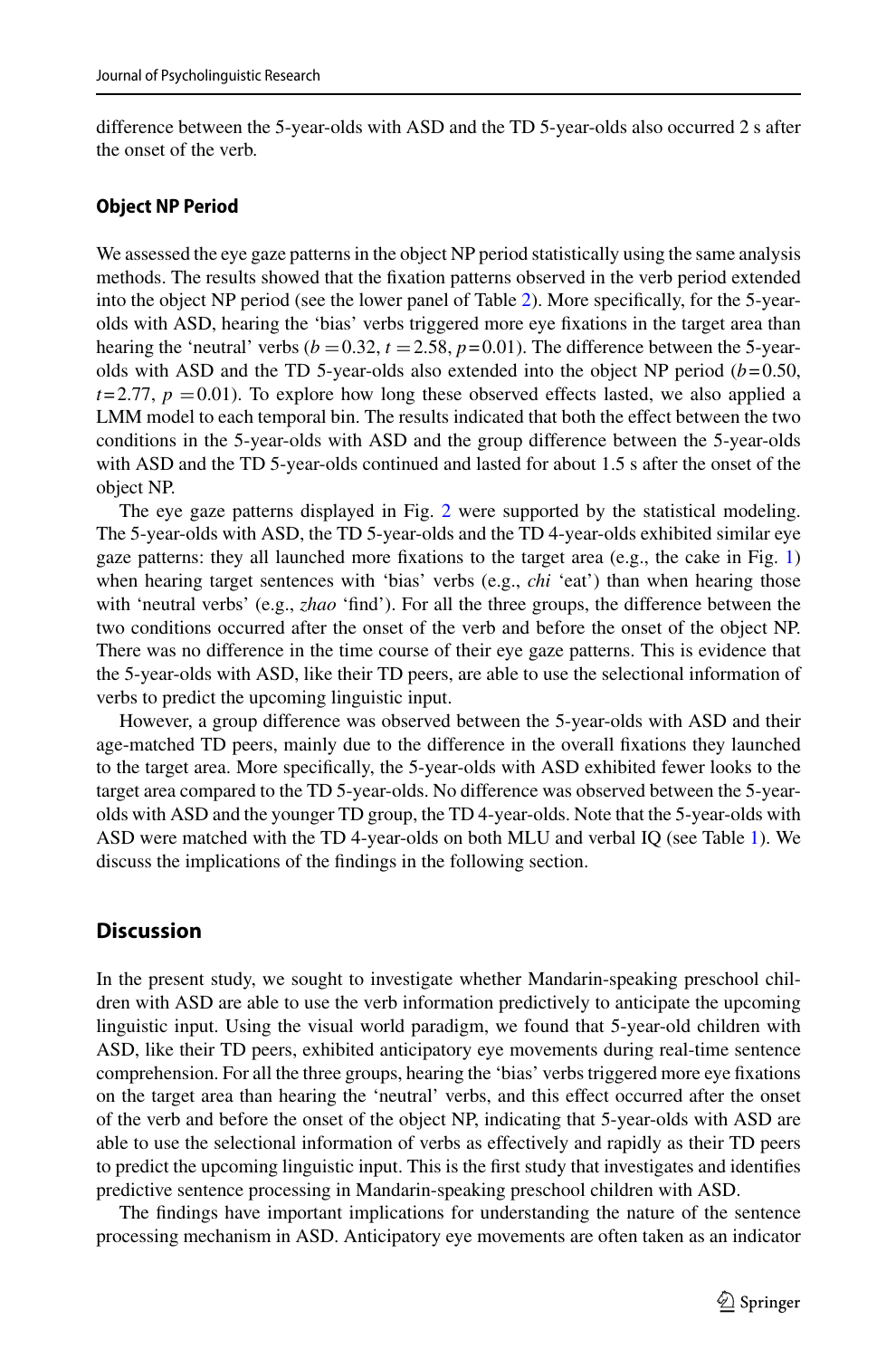of the incremental nature of our sentence processing mechanism. Prior research has shown that TD children incrementally compute the meaning of a spoken sentence using both linguistic and non-linguistic cues (Andreu et al. [2013;](#page-17-1) Choi and Trueswell [2010;](#page-18-9) Fernald et al. [2008;](#page-18-10) Huang et al. [2013;](#page-19-10) Lew-Williams and Fernald [2007;](#page-19-11) Nation et al. [2003;](#page-20-17) Omaki [2010;](#page-20-18) Sekerina and Trueswell [2012,](#page-20-19) Trueswell et al. [1999;](#page-21-4) Van Heugten and Shi [2009;](#page-21-5) Zhou et al. [2014;](#page-21-6) Zhou and Ma [2018\)](#page-21-7). The present study shows that preschool children with ASD, like their TD peers, are also able to incrementally establish reference using the verb information during real-time sentence comprehension, thus exhibiting anticipatory eye movements. The findings point to an incremental nature of the sentence processing mechanism in children with ASD.

The findings also invite us rethink the question of language comprehension abilities of children with ASD. As discussed in the introduction, previous studies seem to suggest that the language comprehension abilities of children with ASD might be severely impaired. However, as pointed out by Kasari et al. [\(2013\)](#page-19-3) and Plesa-Skwerer et al. [\(2016\)](#page-20-6), it is often not easy to evaluate the language comprehension abilities of children with ASD using traditional methods like standardized tests and some other off-line tasks, because these tasks often require high response demands or interactions with the experimenters, which might pose particular difficulties for children with ASD. Therefore, the use of these traditional tasks might significantly underestimate their language comprehension abilities. In other words, their poor language comprehension abilities are likely to be related more to these children's overall lack of social responsiveness than to language processing deficits (Rutter et al. [1992;](#page-20-13) Tager-Flusberg [2000\)](#page-20-12). Using the visual world paradigm, the present study shows that when minimal task and communication demands are involved, young children with ASD are able to use linguistic cues effectively and rapidly to predict the upcoming linguistic input during realtime sentence comprehension. The findings provide evidence that the poor comprehension performance of children with ASD in previous research is perhaps indeed due to their lack of social responsiveness interacting with the high task and communication demands involved in these traditional tasks. At least, our study shows that the sentence comprehension ability that involves the predictive use of verb information is preserved in children with ASD.

Although the 5-year-olds with ASD, like the TD 4-year-olds and 5-year-olds, exhibited anticipatory eye movements, and there was no difference in the time course of the eye gaze patterns of the three groups, a difference was observed between the 5-year-olds of the two populations. The 5-year-olds with ASD exhibited fewer looks to the target area compared to the TD 5-year-olds (see Fig. [2\)](#page-8-0). This difference in the overall fixation proportions between the two groups is presumably due to their difference in the cognitive control of visual attention. It has been well documented that the cognitive control of visual attention is impaired in ASD (e.g., DiCriscio et al. [2016;](#page-18-17) Frischen et al. [2007;](#page-18-18) Happe et al. [2006;](#page-19-16) Sasson et al. [2008\)](#page-20-21). This might explain why the children with ASD launched fewer fixations to the target area than their age-matched TD peers. It requires further research to explicitly investigate how the features of eye gaze patterns are related to the cognitive control of visual attention in ASD. We wish to propose that the difference between the 5-year-olds with ASD and their agematched TD peers is not due to their difference in linguistic knowledge per se, but rather due to the difference in other cognitive domains like cognitive control and visual attention. The difference between the two populations with respect to their language processing abilities is presumably one of quantity and not of quality. Note that a comparison between the 5-yearolds with ASD and the younger TD group (the TD 4-year-olds) shows that the 5-year-olds with ASD were as capable as the younger TD group in their real-time sentence processing, and no difference was found between the two groups in their eye gaze patterns. The finding seems to suggest that it is perhaps more appropriate to view the difference between ASD and TD as a developmental continuity, rather than a language processing deficit in ASD.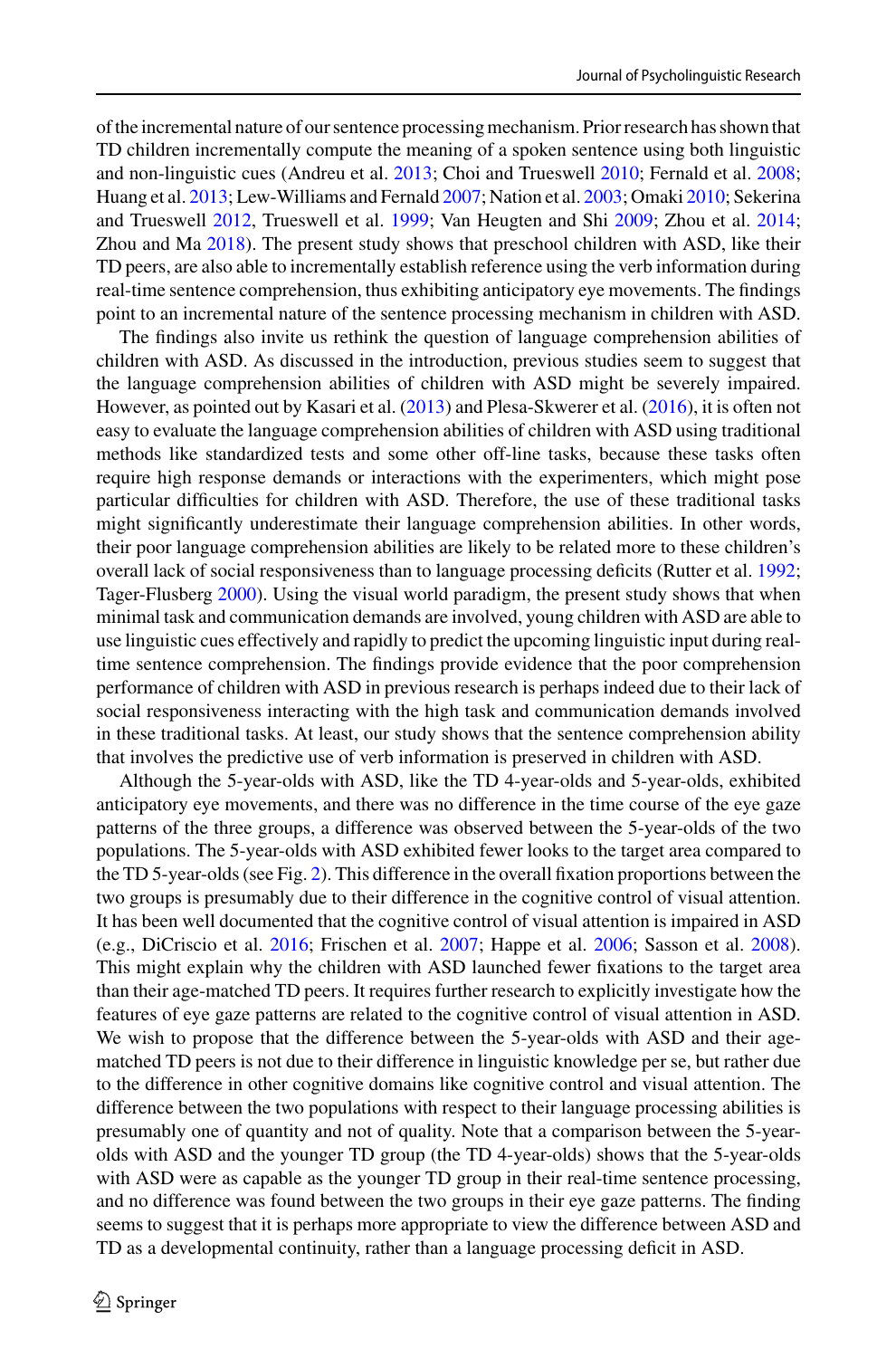The present study demonstrates that the ability to incrementally process a sentence using the verb information is preserved in children with ASD. This is a necessary step towards a better understanding of the nature of the language processing mechanism in children with ASD. Both the impaired and preserved components should be taken into consideration if we are to explore the mechanism underlying their language processing. In addition, identifying the preserved components and investigating whether and how the preserved components can be used to compensate for the impaired components is also helpful in designing the treatment plans for children with ASD.

The findings also provide evidence that eye tracking, in particular, the visual world paradigm, is a sensitive measure of real-time language comprehension in children with ASD. Compared with traditional offline methods, eye tracking is a better suited method that can be used with children exhibiting challenging behavioral features. Researchers have started to explore the typical viewing patterns in children and adolescents with ASD when they process language, using the method (Bavin et al. [2016a,](#page-18-4) [b;](#page-18-5) Brock et al. [2008;](#page-18-6) Chita-Tegmark et al. [2015;](#page-18-7) Diehl et al. [2015;](#page-18-8) Naigles et al. [2011;](#page-19-8) Naigles and Fein [2017;](#page-19-9) Naigles and Tovar [2012;](#page-20-14) Norbury [2017;](#page-20-15) Plesa-Skwerer et al. [2016;](#page-20-6) Swensen et al. [2007;](#page-20-16) Tovar et al. [2015;](#page-21-2) Venker et al. [2013\)](#page-21-3). To establish eye gaze patterns associated with language processing in ASD will help to identify early clinical markers for ASD. In fact, it has been proposed to use the atypical visual search patterns as early risk markers for ASD (Falck-Ytter et al. [2013;](#page-18-19) Gliga et al. [2015;](#page-18-20) Guillon et al. [2014;](#page-19-17) Jones and Klin [2013;](#page-19-18) Kaldy et al. [2011,](#page-19-19) [2016\)](#page-19-20).

The present study only tested high-functioning children with ASD. Future research is needed to extend the experimental paradigm to relatively low-functioning children with ASD. Again, the speculation is that the challenging behavioural symptoms exhibited by these children might mask their comprehension abilities. The visual world paradigm is promising in revealing whether the language processing deficits observed in previous research has more to do with the behavioural or other cognitive features of the population than with their linguistic knowledge per se.

**Acknowledgements** This work was supported by the National Social Science Foundation of China [16BYY076] to Peng Zhou. The authors would like to thank the children, the parents and the teachers at the Enqi Autism Platform and at the Taolifangyuan Kindergarten, Beijing, China, for their assistance and support in running the study. The authors are also grateful to the reviewer for the thoughtful comments and suggestions.

#### **Compliance with Ethical Standards**

**Conflict of interest** The authors declare that they have no conflict of interest.

## **Appendix**

Target and filler sentences in the study (two target sentences were recorded for each visual image, one with a 'bias' verb and one with a 'neutral' verb); the first 16 pairs are target sentences.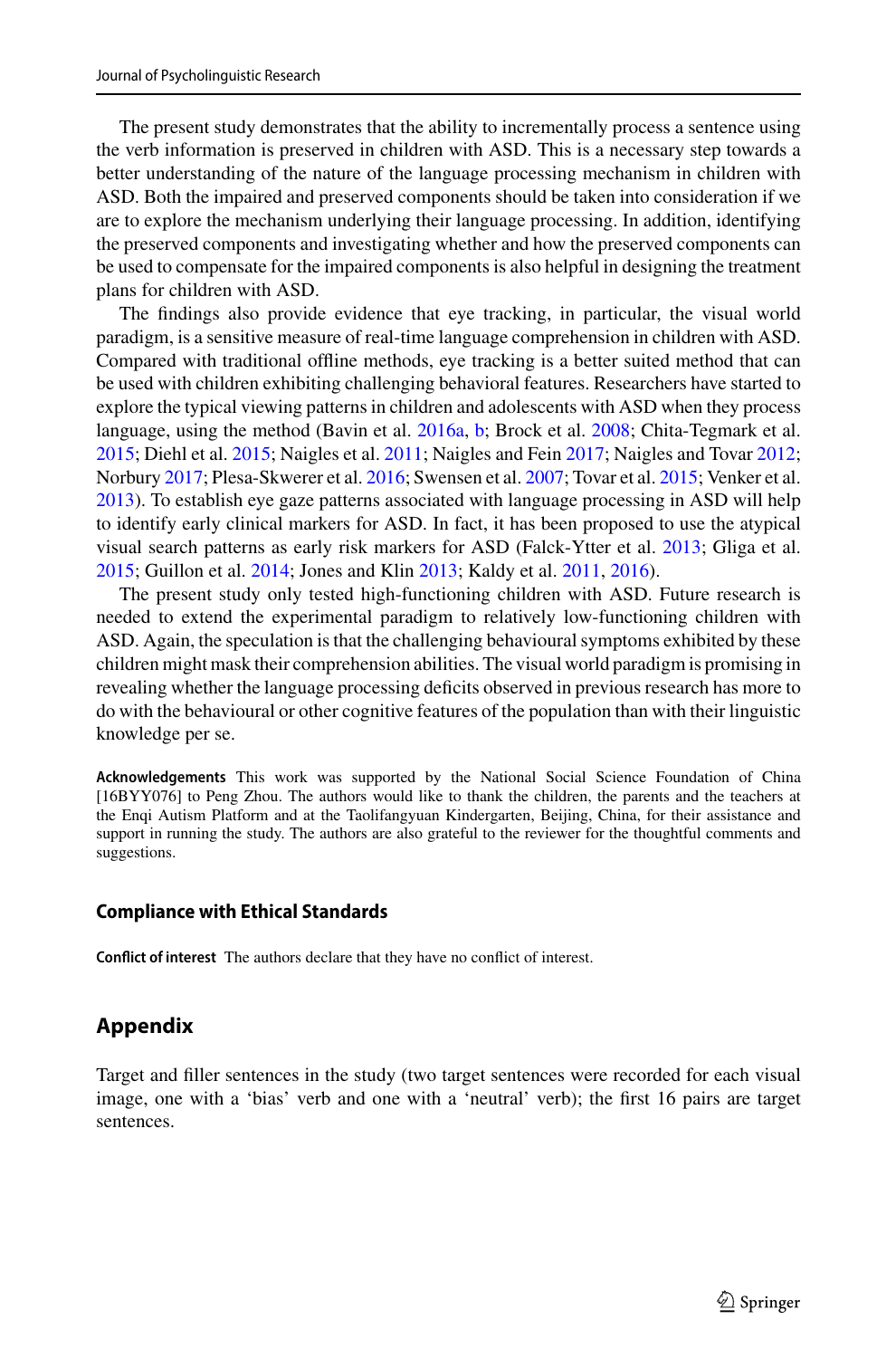- (1) a. Kangkang yao qu **chi** di-shang-de dangao. Kangkang will go eat floor-top cake 'Kangkang is going to eat the cake on the floor.'
	- b. Kangkang yao qu **zhao** di-shang-de dangao. Kangkang will go find floor-top cake 'Kangkang is going to find the cake on the floor.'
- (2) a. Kangkang yao qu **wei** di-shang-de tuzi. Kangkang will go feed floor-top rabbit 'Kangkang is going to feed the rabbit on the floor.'
	- b. Kangkang yao qu **zhao** di-shang-de tuzi. Kangkang will go find floor-top rabbit 'Kangkang is going to find the rabbit on the floor.'
- (3) a. Kangkang yao qu **ti** di-shang-de piqiu. Kangkang will go kick floor-top ball 'Kangkang is going to kick the ball on the floor.'
	- b. Kangkang yao qu **mai** di-shang-de piqiu. Kangkang will go buy floor-top ball 'Kangkang is going to buy the ball on the floor.'
- (4) a. Kangkang yao qu **kai** di-shang-de qiche. Kangkang will go drive floor-top car 'Kangkang is going to drive the car on the floor.'
	- b. Kangkang yao qu **mai** di-shang-de qiche. Kangkang will go buy floor-top car 'Kangkang is going to buy the car on the floor.'
- (5) a. Kangkang yao qu **du** di-shang-de baozhi. Kangkang will go read floor-top newspaper 'Kangkang is going to read the newspaper on the floor.'
	- b. Kangkang yao qu **zhao** di-shang-de baozhi. Kangkang will go find floor-top newspaper 'Kangkang is going to find the newspaper on the floor.'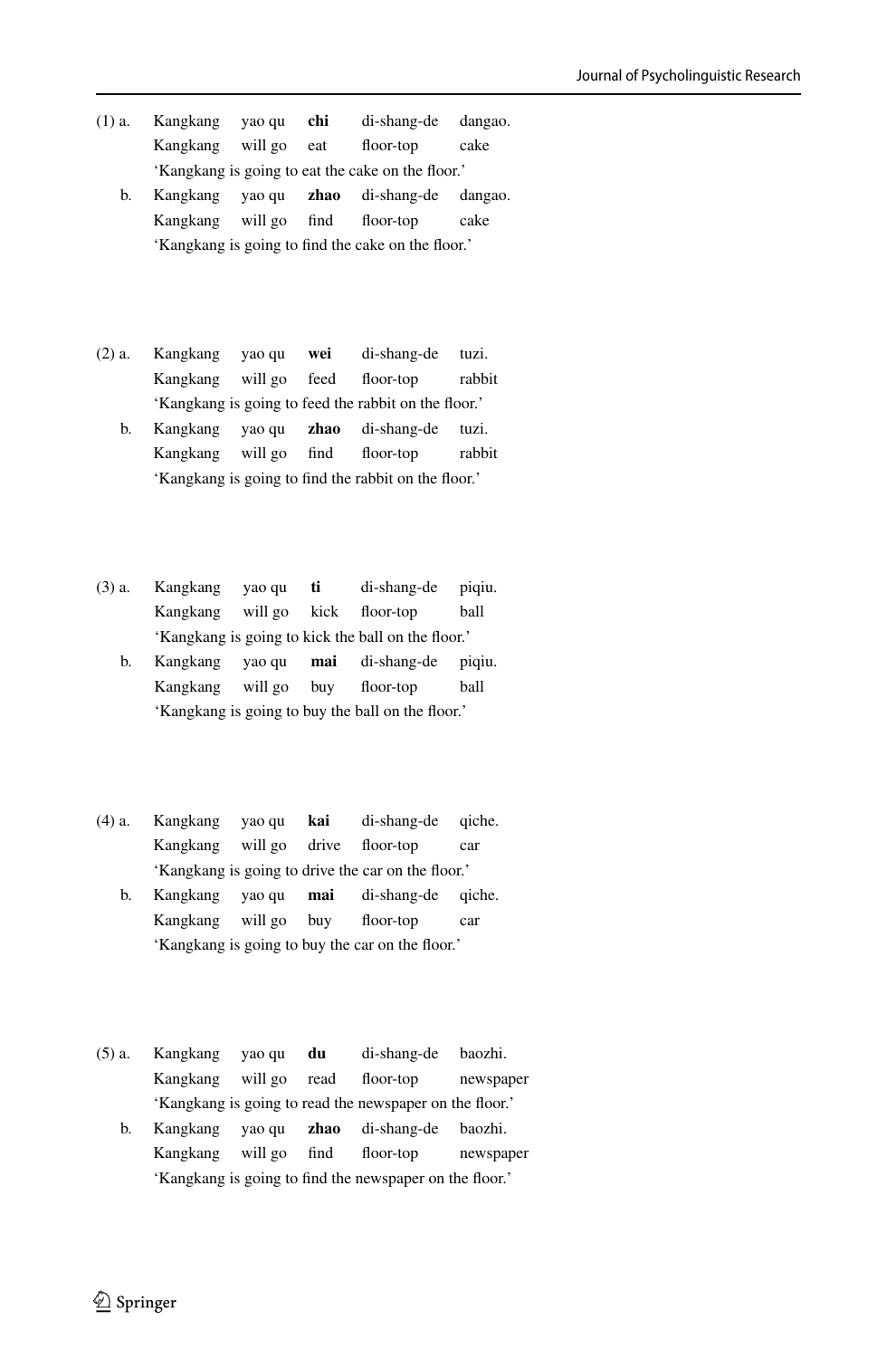| (6) a. | Kangkang                        | yao qu | wan | di-shang-de                                       | wanju. |
|--------|---------------------------------|--------|-----|---------------------------------------------------|--------|
|        | Kangkang will go play floor-top |        |     |                                                   | tov    |
|        |                                 |        |     | 'Kangkang is going to play the toy on the floor.' |        |
|        |                                 |        |     |                                                   |        |

- b. Kangkang yao qu **mai** di-shang-de wanju. Kangkang will go buy floor-top toy 'Kangkang is going to buy the toy on the floor.'
- (7) a. Kangkang yao qu **zhai** di-shang-de xiaohua. Kangkang will go pick floor-top flower 'Kangkang is going to pick the flower on the floor.'
	- b. Kangkang yao qu **zhao** di-shang-de xiaohua. Kangkang will go find floor-top flower 'Kangkang is going to find the flower on the floor.'
- (8) a. Kangkang yao qu **qi** di-shang-de xiaoche. Kangkang will go ride floor-top bike 'Kangkang is going to ride the bike on the floor.'
	- b. Kangkang yao qu **zhao** di-shang-de xiaoche. Kangkang will go find floor-top bike 'Kangkang is going to find the bike on the floor.'
- (9) a. Meimei yao qu **chui** di-shang-de lazhu. Meimei will go blow floor-top candle 'Meimei is going to blow the candle on the floor.'
	- b. Meimei yao qu **zhao** di-shang-de lazhu. Meimei will go find floor-top candle 'Meimei is going to find the candle on the floor.'
- (10) a. Meimei yao qu **chi** di-shang-de xiangjiao. Meimei will go eat floor-top banana 'Meimei is going to eat the banana on the floor.'
	- b. Meimei yao qu **mai** di-shang-de xiangjiao. Meimei will go buy floor-top banana 'Meimei is going to buy the banana on the floor.'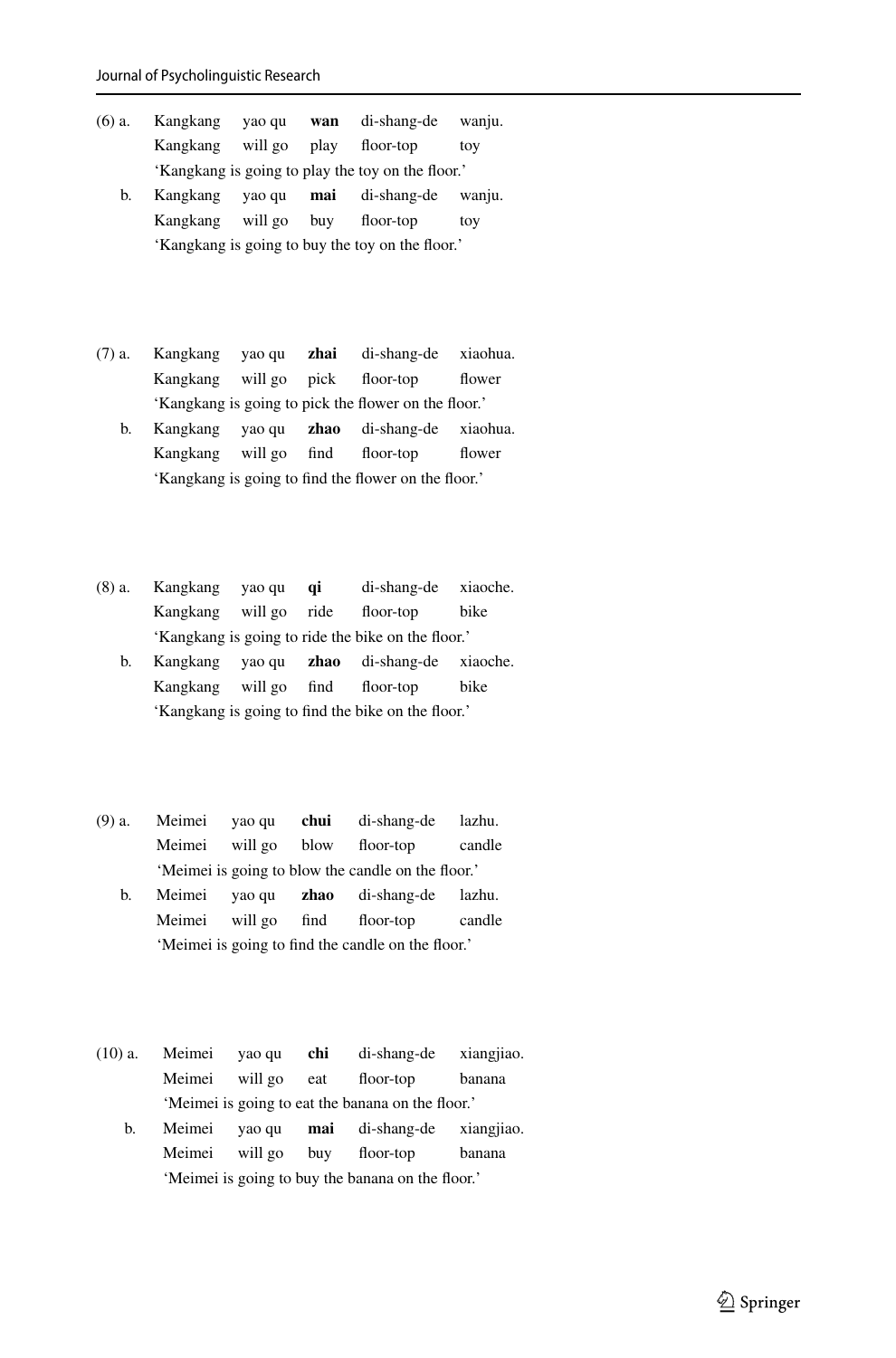- (11) a. Meimei yao qu **he** di-shang-de guozhi. Meimei will go drink floor-top juice 'Meimei is going to drink the juice on the floor.'
	- b. Meimei yao qu **mai** di-shang-de guozhi. Meimei will go buy floor-top juice 'Meimei is going to buy the juice on the floor.'
- (12) a. Meimei yao qu **zhua** di-shang-de xiaoyu. Meimei will go catch floor-top fish 'Meimei is going to catch the fish on the floor.'
	- b. Meimei yao qu **mai** di-shang-de xiaoyu. Meimei will go buy floor-top fish 'Meimei is going to buy the fish on the floor.'
- (13) a. Meimei yao qu **chi** di-shang-de dangao. Meimei will go eat floor-top cake 'Meimei is going to eat the cake on the floor.'
	- b. Meimei yao qu **zhao** di-shang-de dangao. Meimei will go find floor-top cake 'Meimei is going to find the cake on the floor.'
- (14) a. Meimei yao qu **bao** di-shang-de xiaomao. Meimei will go hug floor-top cat 'Meimei is going to hug the cat on the floor.'
	- b. Meimei yao qu **zhao** di-shang-de xiaomao. Meimei will go find floor-top cat 'Meimei is going to find the cat on the floor.'
- (15) a. Meimei yao qu **qi** di-shang-de xiaoma. Meimei will go ride floor-top horse 'Meimei is going to ride the horse on the floor.'
	- b. Meimei yao qu **zhao** di-shang-de xiaoma. Meimei will go find floor-top horse 'Meimei is going to find the horse on the floor.'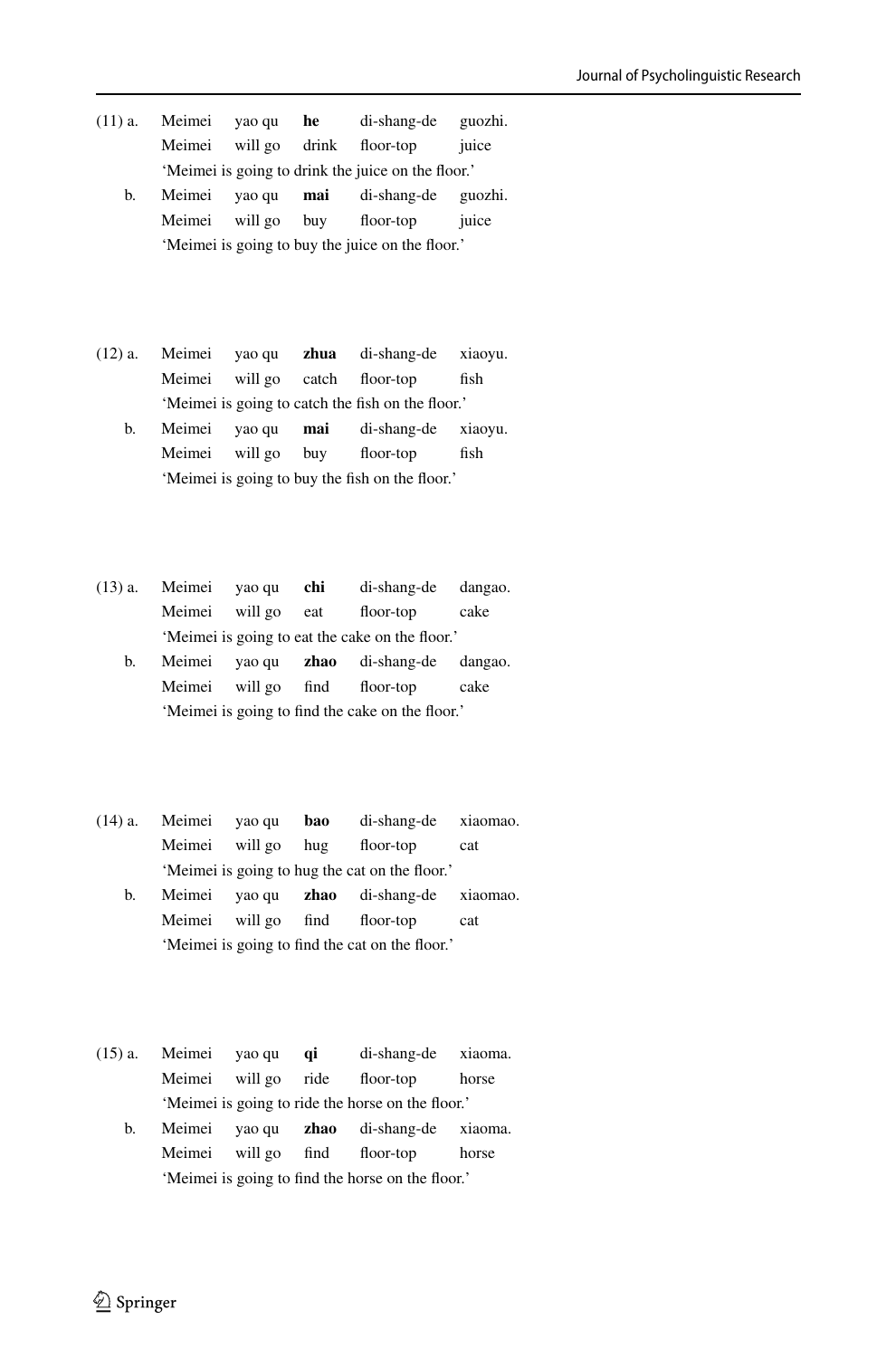| (16) a.                                            | Meimei yao queique <b>cai</b>                      |  |  | di-shang-de xiaohua.                    |        |  |
|----------------------------------------------------|----------------------------------------------------|--|--|-----------------------------------------|--------|--|
|                                                    | Meimei                                             |  |  | will go pick floor-top                  | flower |  |
|                                                    | 'Meimei is going to pick the flower on the floor.' |  |  |                                         |        |  |
| b.                                                 | Meimei                                             |  |  | yao qu <b>zhao</b> di-shang-de xiaohua. |        |  |
|                                                    | Meimei                                             |  |  | will go find floor-top                  | flower |  |
| 'Meimei is going to find the flower on the floor.' |                                                    |  |  |                                         |        |  |

- (17) Meimei you yi-pi xiaoma. Meimei have one-Classifier horse 'Meimei has a horse.'
- (18) Meimei you yi-ge dangao. Meimei have one-Classifier cake 'Meimei has a cake.'
- (19) Meimei you yi-ge tiantong. Meimei have one-Classifier ice cream 'Meimei has a ice cream.'
- (20) Meimei you yi-ge zuqiu. Meimei have one-Classifier soccer ball 'Meimei has a soccer ball.'
- (21) Meimei you yi-wan mifan. Meimei have one-Classifier rice 'Meimei has a bowl of rice.'
- (22) Meimei you yi-bei guozhi. Meimei have one-Classifier juice 'Meimei has a glass of juice.'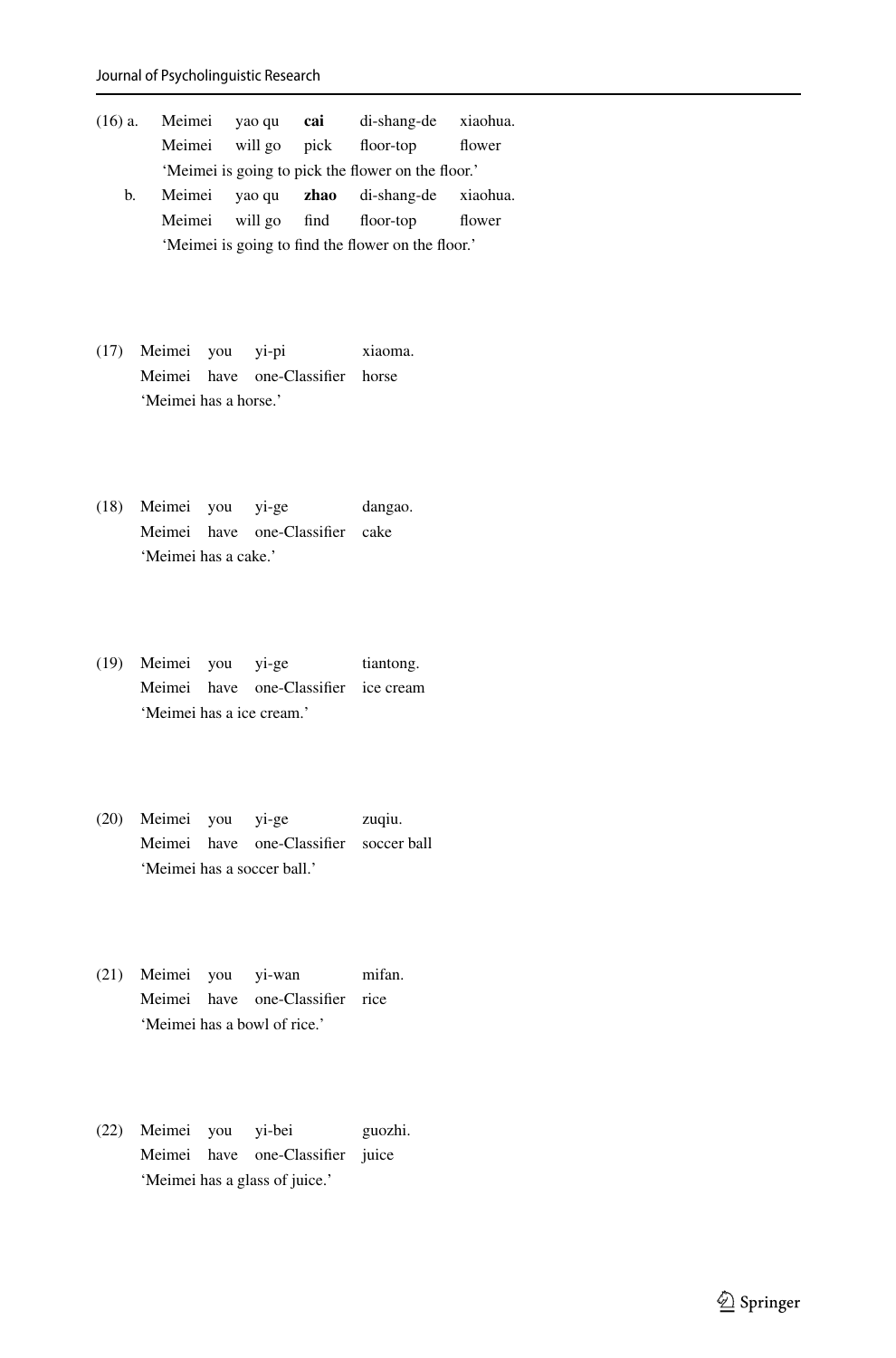- (23) Kangkang you yi-ge qiqiu. Kangkang have one-Classifier balloon 'Kangkang has a balloon.'
- (24) Kangkang you yi-pen xiaohua. Kangkang have one-Classifier flower 'Kangkang has a flower.'
- (25) Kangkang you yi-chuan xiangjiao. Kangkang have one-Classifier banana 'Kangkang has a bunch of bananas.'
- (26) Kangkang you yi-zhi xiaomao. Kangkang have one-Classifier cat 'Kangkang has a cat.'
- (27) Kangkang you yi-tiao xiaoyu. Kangkang have one-Classifier fish 'Kangkang has a fish.'
- (28) Kangkang you yi-ge pingguo. Kangkang have one-Classifier apple 'Kangkang has an apple.'

## **References**

- <span id="page-17-2"></span>Altmann, G., & Kamide, Y. (1999). Incremental interpretation at verbs: Restricting the domain of subsequent reference. *Cognition, 73,* 247–264. [https://doi.org/10.1016/S0010-0277\(99\)00059-1.](https://doi.org/10.1016/S0010-0277(99)00059-1)
- <span id="page-17-3"></span>Altmann, G., & Kamide, Y. (2007). The real-time mediation of visual attention by language and world knowledge: Linking anticipatory (and other) eye movements to linguistic processing. *Journal of Memory and Language, 57,* 502–518. [https://doi.org/10.1016/j.jml.2006.12.004.](https://doi.org/10.1016/j.jml.2006.12.004)
- <span id="page-17-4"></span>American Psychiatric Association. (2000). *Diagnostic and statistical manual of mental disorders, 4th edition, text revision (DSM-IV-TR)*. Washington, DC: American Psychiatric Association.
- <span id="page-17-0"></span>American Psychiatric Association. (2013). *Diagnostic and statistical manual of mental disorders, 5th edition (DSM-5)*. Washington, DC: American Psychiatric Association.
- <span id="page-17-1"></span>Andreu, L., Sanz-Torrent, M., & Trueswell, J. C. (2013). Anticipatory sentence processing in children with specific language impairment: Evidence from eye movements during listening.*Applied Psycholinguistics, 34,* 5–44. [https://doi.org/10.1017/S0142716411000592.](https://doi.org/10.1017/S0142716411000592)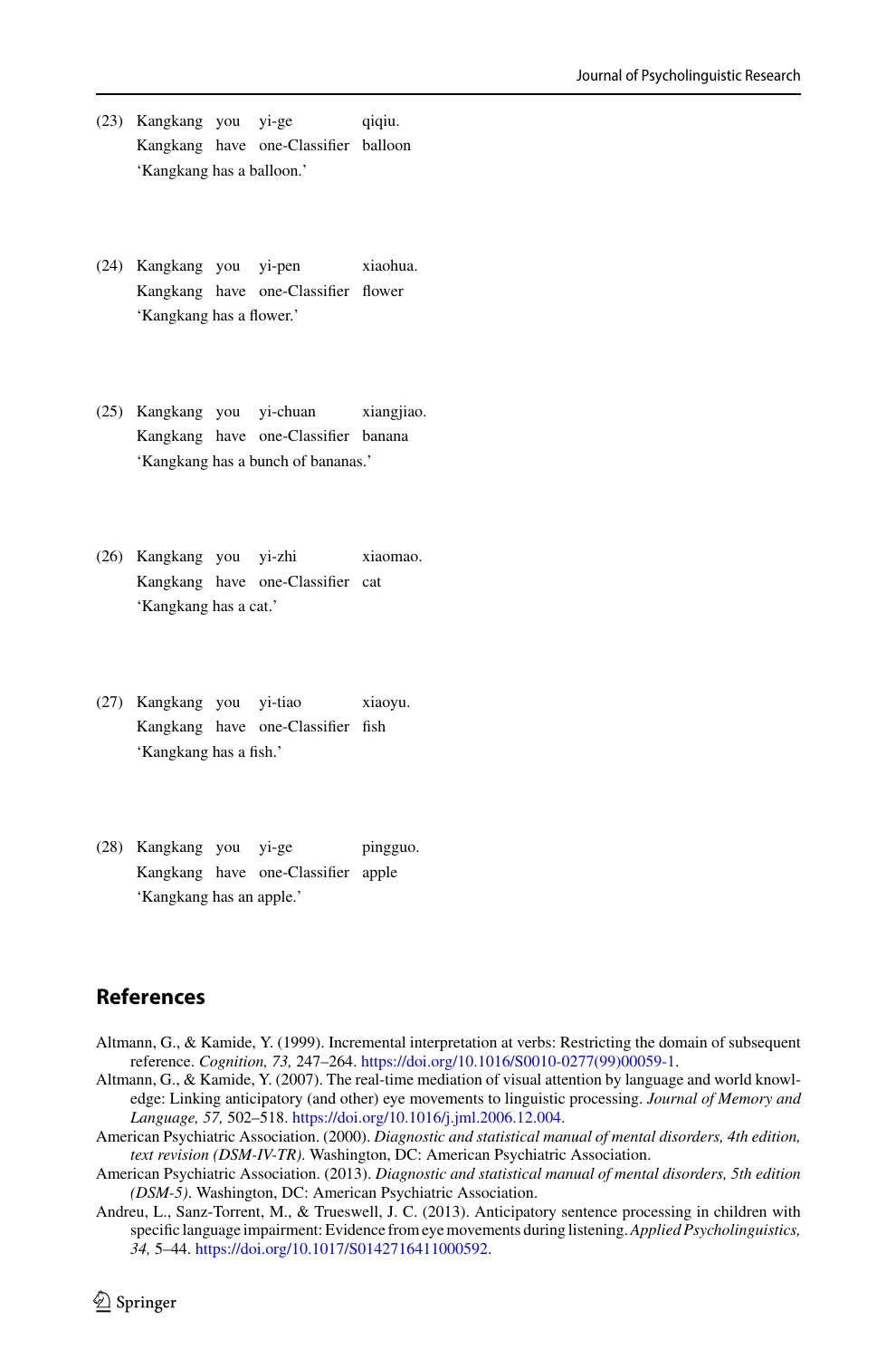- <span id="page-18-13"></span>Baayen, R. H., Davidson, D. J., & Bates, D. M. (2008). Mixed-effects modeling with crossed random effects for subjects and items. *[Journal of Memory and Language, 59,](https://doi.org/10.1016/j.jml.2007.12.005)* 390–412. https://doi.org/10.1016/j.jml.20 07.12.005.
- <span id="page-18-12"></span>Barr, D. J. (2008). Analyzing 'visual world' eyetracking data using multilevel logistic regression. *Journal of Memory and Language, 59,* 457–474. [https://doi.org/10.1016/j.jml.2007.09.002.](https://doi.org/10.1016/j.jml.2007.09.002)
- <span id="page-18-14"></span>Barr, D. J., Levy, R., Scheepers, C., & Tily, H. J. (2013). Random effects structure for confirmatory hypothesis testing: Keep it maximal. *[Journal of Memory and Language, 68,](https://doi.org/10.1016/j.jml.2012.11.001)* 255–278. https://doi.org/10.1016/j.jm l.2012.11.001.
- <span id="page-18-15"></span>Bates, D. M., Kliegl, R., Vasishth, S., & Baayen, R. H. (2015). *Parsimonious Mixed Models*. Retrieved from arXiv: 1506.04967 (stat.ME).
- <span id="page-18-16"></span>Bates, D.M.,Maechler,M., & Bolker, B. (2013). lme4: Linear mixed-effects models using S4 classes. Retrieved from [http://cran.r-project.org/web/packages/lme4/index.html.](http://cran.r-project.org/web/packages/lme4/index.html)
- <span id="page-18-4"></span>Bavin, E. L., Kidd, E., Prendergast, L. A., & Baker, E. K. (2016a). Young children with ASD use lexical and [referential information during on-line sentence processing.](https://doi.org/10.3389/fpsyg.2016.00171) *Frontiers in Psychology, 7,* 171. https://doi. org/10.3389/fpsyg.2016.00171.
- <span id="page-18-5"></span>Bavin, E. L., Prendergast, L. A., Kidd, E., Baker, E., & Dissanayake, C. (2016b). Online processing of sentences containing noun modification in young children with high-functioning autism. *International Journal of Language & Communication Disorders, 51,* 137–147. [https://doi.org/10.1111/1460-6984.12191.](https://doi.org/10.1111/1460-6984.12191)
- <span id="page-18-2"></span>Boucher, J. (2012). Research review: Structural language in autism spectrum disorder–characteristics and causes. *[Journal of Child Psychology and Psychiatry, 53,](https://doi.org/10.1111/j.1469-7610.2011.02508.x)* 219–233. https://doi.org/10.1111/j.1469-7610. 2011.02508.x.
- <span id="page-18-6"></span>Brock, J., Norbury, C. F., Einav, S., & Nation, K. (2008). Do individuals with autism process words in context? [Evidence from language-mediated eye-movements.](https://doi.org/10.1016/j.cognition.2008.06.007) *Cognition, 108,* 896–904. https://doi.org/10.1016/j. cognition.2008.06.007.
- <span id="page-18-7"></span>Chita-Tegmark, M., Arunachalam, S., Nelson, C. A., & Tager-Flusberg, H. (2015). Eye-tracking measurements of language processing: Developmental differences in children at high risk for ASD. *Journal of Autism and Developmental Disorders, 45,* 3327–3338. [https://doi.org/10.1007/s10803-015-2495-5.](https://doi.org/10.1007/s10803-015-2495-5)
- <span id="page-18-9"></span>Choi, Y., & Trueswell, J. C. (2010). Children's (in)ability to recover from garden paths in a verb-final language: Evidence for developing control in sentence processing. *Journal of Experimental Child Psychology, 106,* 41–61. [https://doi.org/10.1016/j.jecp.2010.01.003.](https://doi.org/10.1016/j.jecp.2010.01.003)
- <span id="page-18-11"></span>Cooper, R. M. (1974). The control of eye fixation by the meaning of spoken language: A new methodology for the real-time investigation of speech perception, memory, and language processing.*Cognitive Psychology, 6,* 84–107. [https://doi.org/10.1016/0010-0285\(74\)90005-X.](https://doi.org/10.1016/0010-0285(74)90005-X)
- <span id="page-18-17"></span>DiCriscio, A. S., Miller, S. J., Hanna, E. K., Kovac, M., Turner-Brown, L., Sasson, N. J., et al. (2016). Brief report: Cognitive control of social and nonsocial visual attention in autism. *Journal of Autism and Developmental Disorders, 46,* 2797–2805. [https://doi.org/10.1007/s10803-016-2804-7.](https://doi.org/10.1007/s10803-016-2804-7)
- <span id="page-18-8"></span>Diehl, J. J., Friedberg, C., Paul, R., & Snedeker, J. (2015). The use of prosody during syntactic processing in children and adolescents with autism spectrum disorders. *Development and Psychopathology, 27,* 867–884. [https://doi.org/10.1017/S0954579414000741.](https://doi.org/10.1017/S0954579414000741)
- <span id="page-18-0"></span>Eigsti, I. M., Bennetto, L., & Dadlani, M. B. (2007). Beyond pragmatics: Morphosyntactic development in autism. *[Journal of Autism and Developmental Disorders, 37,](https://doi.org/10.1007/s10803-006-0239-2)* 1007–1023. https://doi.org/10.1007/s1080 3-006-0239-2.
- <span id="page-18-3"></span>Eigsti, I. M., de Marchena, A. B., Schuh, J. M., & Kelley, E. (2011). Language acquisition in autism spectrum disorders: A developmental review. *[Research in Autism Spectrum Disorders, 5,](https://doi.org/10.1016/j.rasd.2010.09.001)* 681–691. https://doi.or g/10.1016/j.rasd.2010.09.001.
- <span id="page-18-19"></span>Falck-Ytter, T., Bölte, S., & Gredebäck, G. (2013). Eye tracking in early autism research. *Journal of Neurodevelopmental Disorders, 5,* 28. [https://doi.org/10.1186/1866-1955-5-28.](https://doi.org/10.1186/1866-1955-5-28)
- <span id="page-18-10"></span>Fernald, A., Zangl, R., Portillo, A. L., & Marchman, V. A. (2008). Looking while listening: Using eye movements to monitor spoken language comprehension by infants and young children. In I. A. Sekerina, E. M. Fernández, & H. Clahsen (Eds.), *Developmental Psycholinguistics: On-line Methods in Children's Language Processing* (pp. 97–135). Amsterdam: John Benjamins.
- <span id="page-18-18"></span>Frischen, A., Bayliss, A. P., & Tipper, S. P. (2007). Gaze cueing of attention: Visual attention, social cognition, and individual differences. *Psychological Bulletin, 133,* 694. [https://doi.org/10.1037/0033-2909.133.4.6](https://doi.org/10.1037/0033-2909.133.4.694) 94.
- <span id="page-18-1"></span>Garraffa, M., Coco, M. I., & Branigan, H. P. (2018). Impaired implicit learning of syntactic structure in children with developmental language disorder: Evidence from syntactic priming. *Autism & Developmental Language Impairments, 3,* 2396941518779939. [https://doi.org/10.1177/2396941518779939.](https://doi.org/10.1177/2396941518779939)
- <span id="page-18-20"></span>Gliga, T., Bedford, R., Charman, T., Johnson, M. H., & Team, B. A. S. I. S. (2015). Enhanced visual search [in infancy predicts emerging autism symptoms.](https://doi.org/10.1016/j.cub.2015.05.011) *Current Biology, 25,* 1727–1730. https://doi.org/10.101 6/j.cub.2015.05.011.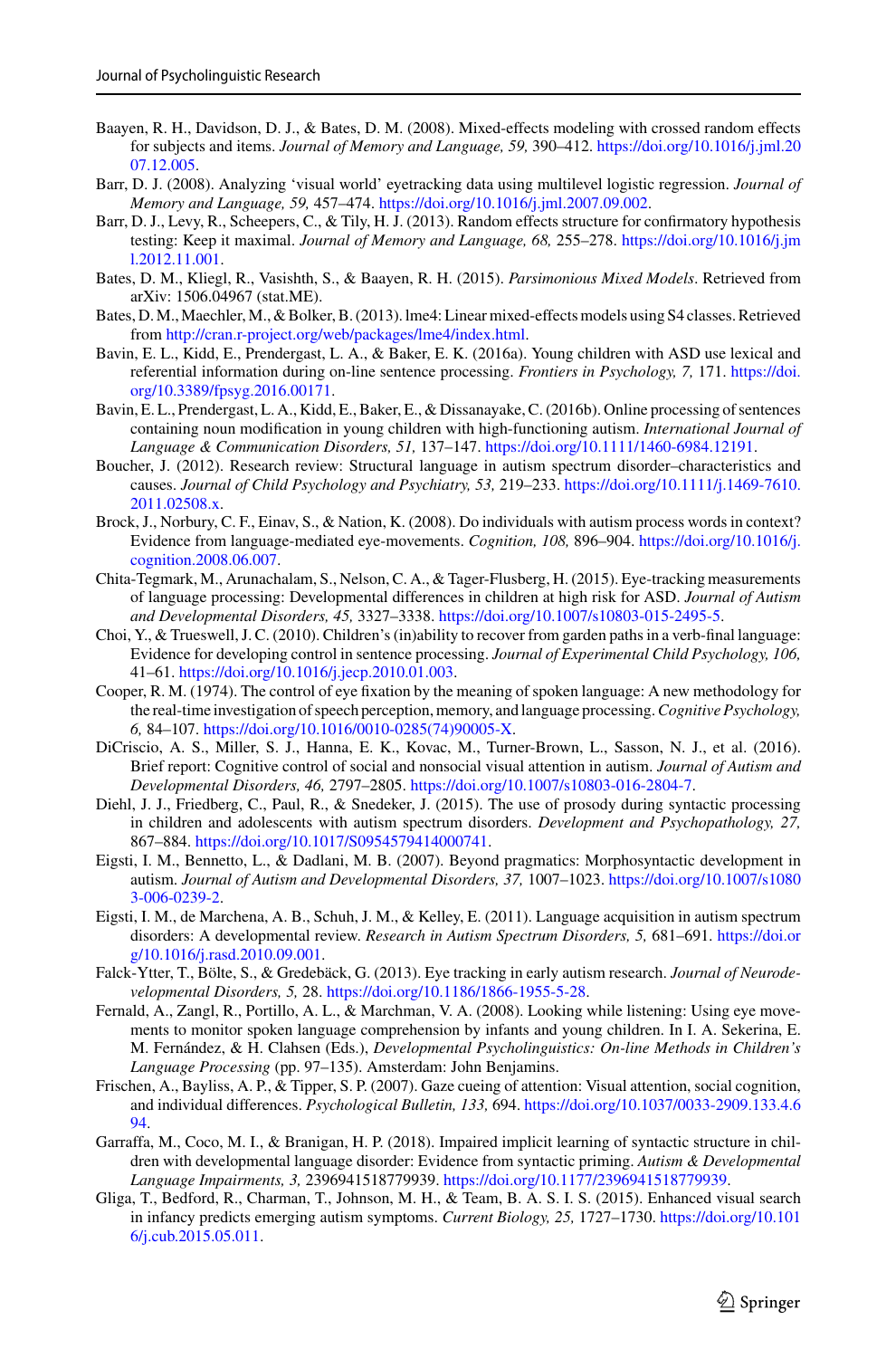- <span id="page-19-17"></span>Guillon, Q., Hadjikhani, N., Baduel, S., & Rogé, B. (2014). Visual social attention in autism spectrum disorder: Insights from eye tracking studies. *[Neuroscience and Biobehavioral Reviews, 42,](https://doi.org/10.1016/j.neubiorev.2014.03.013)* 279–297. https://doi.o rg/10.1016/j.neubiorev.2014.03.013.
- <span id="page-19-16"></span>Happe, F., Booth, R., Charlton, R., & Hughes, C. (2006). Executive function deficits in autism spectrum disorders and attention-deficit/hyperactivity disorder: Examining profiles across domains and ages. *Brain and Cognition, 61,* 25–39. [https://doi.org/10.1016/j.bandc.2006.03.004.](https://doi.org/10.1016/j.bandc.2006.03.004)
- <span id="page-19-5"></span>Howlin, P. (2003). Outcome in high-functioning adults with autism with and without early language delays: Implications for the differentiation between autism and Asperger syndrome. *Journal of Autism and Developmental Disorders, 33,* 3–13. [https://doi.org/10.1023/A:1022270118899.](https://doi.org/10.1023/A:1022270118899)
- <span id="page-19-10"></span>Huang, Y.-T., Zheng, X., Meng, X., & Snedeker, J. (2013). Children's assignment of grammatical roles in the online processing of Mandarin passive sentences. *Journal of Memory and Language, 69,* 589–606. [https://doi.org/10.1016/j.jml.2013.08.002.](https://doi.org/10.1016/j.jml.2013.08.002)
- <span id="page-19-2"></span>Hudry, K., Leadbitter, K., Temple, K., Slonims, V., McConachie, H., Aldred, C., et al. (2010). Preschoolers with autism show greater impairment in receptive compared with expressive language abilities. *International [Journal of Language & Communication Disorders, 45,](https://doi.org/10.3109/13682820903461493)* 681–690. https://doi.org/10.3109/13682820903 461493.
- <span id="page-19-18"></span>Jones,W., & Klin, A. (2013). Attention to eyes is present but in decline in 2–6-month-old infants later diagnosed with autism. *Nature, 504,* 427–431. [https://doi.org/10.1038/nature12715.](https://doi.org/10.1038/nature12715)
- <span id="page-19-20"></span>Kaldy, Z., Giserman, I., Carter, A. S., & Blaser, E. (2016). The mechanisms underlying the ASD advantage in visual search. *[Journal of Autism and Developmental Disorders, 46,](https://doi.org/10.1007/s10803-013-1957-x)* 1513–1527. https://doi.org/10.10 07/s10803-013-1957-x.
- <span id="page-19-19"></span>Kaldy, Z., Kraper, C., Carter, A. S., & Blaser, E. (2011). Toddlers with autism spectrum disorder are more successful at visual search than typically developing toddlers. *Developmental science, 14,* 980–988. [https://doi.org/10.1111/j.1467-7687.2011.01053.x.](https://doi.org/10.1111/j.1467-7687.2011.01053.x)
- <span id="page-19-12"></span>Kamide, Y., Altmann, G., & Haywood, S. (2003a). The time course of prediction in incremental sentence processing: Evidence from anticipatory eye-movements. *Journal of Memory and Language, 49,* 133–159. [https://doi.org/10.1016/S0749-596X\(03\)00023-8.](https://doi.org/10.1016/S0749-596X(03)00023-8)
- <span id="page-19-13"></span>Kamide, Y., Scheepers, C., & Altmann, G. (2003b). Integration of syntactic and semantic information in predictive processing: A cross-linguistic study in German and English. *Journal of Psycholinguistic Research, 32,* 37–55. [https://doi.org/10.1023/A:1021933015362.](https://doi.org/10.1023/A:1021933015362)
- <span id="page-19-3"></span>Kasari, C., Brady, N., Lord, C., & Tager-Flusberg, H. (2013). Assessing the minimally verbal school-aged child with autism spectrum disorder. *Autism Research, 6,* 479–493. [https://doi.org/10.1002/aur.1334.](https://doi.org/10.1002/aur.1334)
- <span id="page-19-0"></span>Kjelgaard, M., & Tager-Flusberg, H. (2001). An investigation of language profiles in autism: Implications for genetic subgroups. *[Language and Cognitive Processes, 16,](https://doi.org/10.1080/01690960042000058)* 287–308. https://doi.org/10.1080/01690960 042000058.
- <span id="page-19-6"></span>Koning, C., & Magill-Evans, J. (2001). Social and language skills in adolescent boys with Asperger syndrome. *[Autism: The International Journal of Research and Practice, 5,](https://doi.org/10.1177/1362361301005001003)* 23–36. https://doi.org/10.1177/1362361 301005001003.
- <span id="page-19-7"></span>Kover, S. T., Haebig, E., Oakes, A., McDuffie, A., Hagerman, R. J., & Abbeduto, L. (2014). Sentence comprehension in boys with autism spectrum disorder. *American Journal of Speech-Language Pathology, 23,* 385–394. [https://doi.org/10.1044/2014\\_AJSLP-13-0073.](https://doi.org/10.1044/2014_AJSLP-13-0073)
- <span id="page-19-11"></span>Lew-Williams, C., & Fernald, A. (2007). Young children learning Spanish make rapid use of grammatical [gender in spoken word recognition.](https://doi.org/10.1111/j.1467-9280.2007.01871.x) *Psychological Science, 33,* 193–198. https://doi.org/10.1111/j.146 7-9280.2007.01871.x.
- <span id="page-19-15"></span>Li, Y., & Zhu, J. (2014). *Wechsler Preschool and Primary Scale of Intelligence™ - IV (CN) (WPPSI-IV (CN))*. Zhuhai: Zhuhai King-may Psychological Measurement Technology Development Co., Ltd.
- <span id="page-19-14"></span>Lord, C., Rutter, M., DiLavore, P. C., & Risi, S. (1999). *Autism diagnostic observation schedule*. Los Angeles, CA: Western Psychological Services.
- <span id="page-19-4"></span>Luyster, R. J., Kadlec, M. B., Carter, A., & Tager-Flusberg, H. (2008). Language assessment and development in toddlers with autism spectrum disorders. *Journal of Autism and Developmental Disorders, 38,* 1426–1438. [https://doi.org/10.1007/s10803-007-0510-1.](https://doi.org/10.1007/s10803-007-0510-1)
- <span id="page-19-1"></span>Naigles, L. R., & Chin, I. (2015). Language development in children with autism. In E. Bavin & L. R. Naigles (Eds.), *Cambridge handbook of child language* (2nd ed., pp. 637–658). Cambridge: Cambridge University Press.
- <span id="page-19-9"></span>Naigles, L., & Fein, D. (2017). Looking through their eyes: Tracking early language comprehension in ASD. In L. Naigles (Ed.), *Innovative investigations of language in Autism* (pp. 49–70). NY: APA Books/Walter deGruyter.
- <span id="page-19-8"></span>Naigles, L. R., Kelty, E., Jaffery, R., & Fein, D. (2011). Abstractness and continuity in the syntactic development of young children with autism. *Autism Research, 4,* 422–437. [https://doi.org/10.1002/aur.223.](https://doi.org/10.1002/aur.223)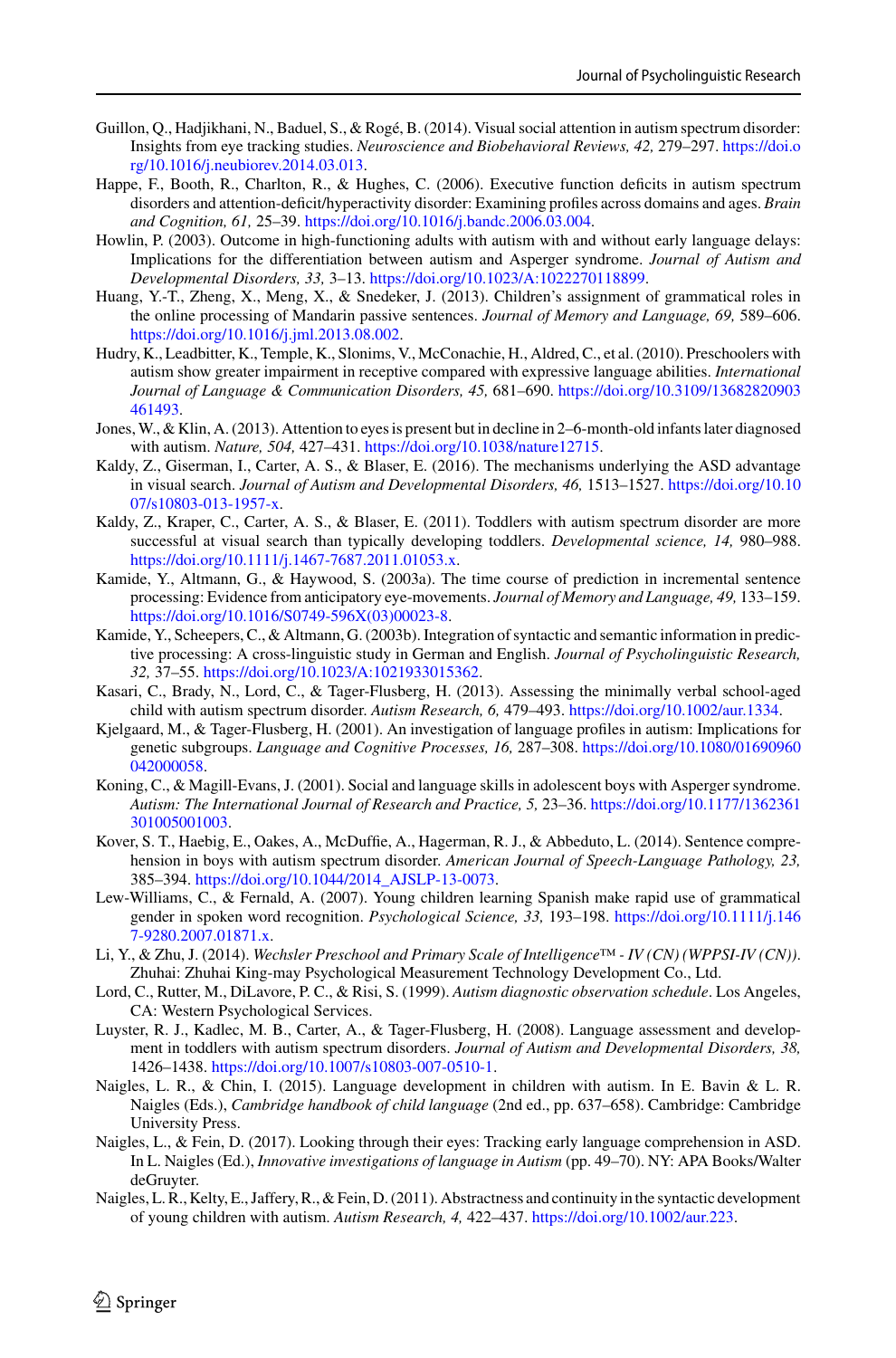- <span id="page-20-1"></span>Naigles, L. R., & Tek, S. (2017). 'Form is easy, meaning is hard' revisited: (re) characterizing the strengths and weaknesses of language in children with autism spectrum disorder. *Wiley Interdisciplinary Reviews: Cognitive Science, 8,* e1438. [https://doi.org/10.1002/wcs.1438.](https://doi.org/10.1002/wcs.1438)
- <span id="page-20-14"></span>Naigles, L. R., & Tovar, A. T. (2012). Portable intermodal preferential looking (IPL): Investigating language comprehension in typically developing toddlers and young children with autism. *Journal of Visualized Experiments, 70,* e4331. [https://doi.org/10.3791/4331.](https://doi.org/10.3791/4331)
- <span id="page-20-17"></span>Nation, K., Marshall, C., & Altmann, G. (2003). Investigating individual differences in children's real-time sentence comprehension using language-mediated eye movements. *Journal of Experimental Child Psychology, 86,* 314–329. [https://doi.org/10.1016/j.jecp.2003.09.001.](https://doi.org/10.1016/j.jecp.2003.09.001)
- <span id="page-20-15"></span>Norbury, C. F. (2017). Eye-tracking as a window on language processing in autism spectrum disorder. In L. Naigles (Ed.), *Innovative investigations of language in Autism* (pp. 13–33). New York, NY: APA Books.
- <span id="page-20-18"></span>Omaki, A. (2010). *Commitment and flexibility in the developing parser*. Ph.D. dissertation, University of Maryland.
- <span id="page-20-7"></span>Perovic, A., Modyanova, N., & Wexler, K. (2013). Comprehension of reflexive and personal pronouns in [children with autism: A syntactic or pragmatic deficit?](https://doi.org/10.1017/S0142716412000033) *Applied Psycholinguistics*, *34*, 813–835. https:// doi.org/10.1017/S0142716412000033.
- <span id="page-20-6"></span>Plesa-Skwerer, D., Jordan, S. E., Brukilacchio, B. H., & Tager-Flusberg, H. (2016). Comparing methods for assessing receptive language skills in minimally verbal children and adolescents with Autism Spectrum Disorders. *Autism, 20,* 591–604. [https://doi.org/10.1177/1362361315600146.](https://doi.org/10.1177/1362361315600146)
- <span id="page-20-20"></span>R Development Core Team (2017). *R: A Language and Environment for Statistical Computing*. Vienna: R Foundation for Statistical Computing. Retrieved from [http://www.r-project.org/.](http://www.r-project.org/)
- <span id="page-20-8"></span>Rapin, I., & Dunn, M. (2003). Update on the language disorders of individuals on the autistic spectrum. *Brain Development, 25,* 166–172. [https://doi.org/10.1016/S0387-7604\(02\)00191-2.](https://doi.org/10.1016/S0387-7604(02)00191-2)
- <span id="page-20-9"></span>Riches, N. G., Loucas, T., Baird, G., Charman, T., & Simonoff, E. (2012). Interpretation of compound nouns by adolescents with specific language impairment and autism spectrum disorders: An investigation of phenotypic overlap. *[International Journal of Speech-Language Pathology](https://doi.org/10.3109/17549507.2012.679313)*, *14*, 307–317. https://doi.org/ 10.3109/17549507.2012.679313.
- <span id="page-20-0"></span>Robins, D. L., Casagrande, K., Barton, M., Chen, C. M. A., Dumont-Mathieu, T., & Fein, D. (2014). Validation of the modified checklist for autism in toddlers, revised with follow-up (M-CHAT-R/F). *Pediatrics, 133,* 37–45. [https://doi.org/10.1542/peds.2013-1813.](https://doi.org/10.1542/peds.2013-1813)
- <span id="page-20-13"></span>Rutter, M., Maywood, L., & Howlin, P. (1992). Language delay and social development. In P. Fletcher & D. Hall (Eds.), *Specific speech and language disorders in children: correlates, characteristics, and outcomes* (pp. 63–78). London: Whurr.
- <span id="page-20-21"></span>Sasson, N. J., Turner Brown, L. M., Holtzclaw, T. N., Lam, K. S., & Bodfish, J. W. (2008). Children with autism demonstrate circumscribed attention during passive viewing of complex social and nonsocial picture arrays. *Autism Research, 1,* 31–42. [https://doi.org/10.1002/aur.4.](https://doi.org/10.1002/aur.4)
- <span id="page-20-19"></span>Sekerina, I. A., & Trueswell, J. C. (2012). Interactive processing of contrastive expressions by Russian children. *First Language, 32,* 63–87. [https://doi.org/10.1177/0142723711403981.](https://doi.org/10.1177/0142723711403981)
- <span id="page-20-2"></span>Smith, V., Mirenda, P., & Zaidman-Zait, A. (2007). Predictors of expressive vocabulary growth in children with autism. *[Journal of Speech, Language, and Hearing Research, 50,](https://doi.org/10.1044/1092-4388(2007/013))* 149–160. https://doi.org/10.104 4/1092-4388(2007/013).
- <span id="page-20-3"></span>Su, Y. E., Naigles, L. R., & Su, L. Y. (2018). Uneven expressive language development in Mandarin-exposed preschool children with ASD: Comparing vocabulary, grammar, and the decontextualized use of language via the PCDI-Toddler Form. *[Journal of Autism and Developmental Disorders](https://doi.org/10.1007/s10803-018-3614-x)*. https://doi.org/10.1007/s 10803-018-3614-x.
- <span id="page-20-16"></span>Swensen, L. D., Kelley, E., Fein, D., & Naigles, L. R. (2007). Processes of language acquisition in children [with autism: Evidence from preferential looking.](https://doi.org/10.1111/j.1467-8624.2007.01022.x) *Child Development, 78,* 542–557. https://doi.org/10.1 111/j.1467-8624.2007.01022.x.
- <span id="page-20-5"></span>Tager Flusberg, H., & Kasari, C. (2013). Minimally verbal school aged children with autism spectrum disorder: the neglected end of the spectrum. *Autism Research, 6,* 468–478. [https://doi.org/10.1002/aur.1329.](https://doi.org/10.1002/aur.1329)
- <span id="page-20-10"></span>Tager-Flusberg, H. (1981). Sentence comprehension in autistic children. *Applied Psycholinguistics, 2,* 5–24. [https://doi.org/10.1017/S014271640000062X.](https://doi.org/10.1017/S014271640000062X)
- <span id="page-20-12"></span>Tager-Flusberg, H. (2000). The challenge of studying language development in autism. In L. Menn & N. B. Ratner (Eds.), *Methods for studying language production* (pp. 311–330). Mahwah, NJ: Erlbaum.
- <span id="page-20-4"></span>Tager-Flusberg, H. (2016). Risk factors associated with language in autism spectrum disorder: Clues to underlying mechanisms. *[Journal of Speech, Language, and Hearing Research, 59,](https://doi.org/10.1044/2015_JSLHR-L-15-0146)* 143–154. https://doi.org/1 0.1044/2015\_JSLHR-L-15-0146.
- <span id="page-20-11"></span>Tager-Flusberg, H., Paul, R., & Lord, C. (2005). Language and communication in autism. In F. R. Volkmar, R. Paul, A. Klin, & D. J. Cohen (Eds.), *Handbook of autism and pervasive developmental disorders: Diagnosis, development, neurobiology, and behavior* (3rd ed., pp. 335–364). New York: Wiley.